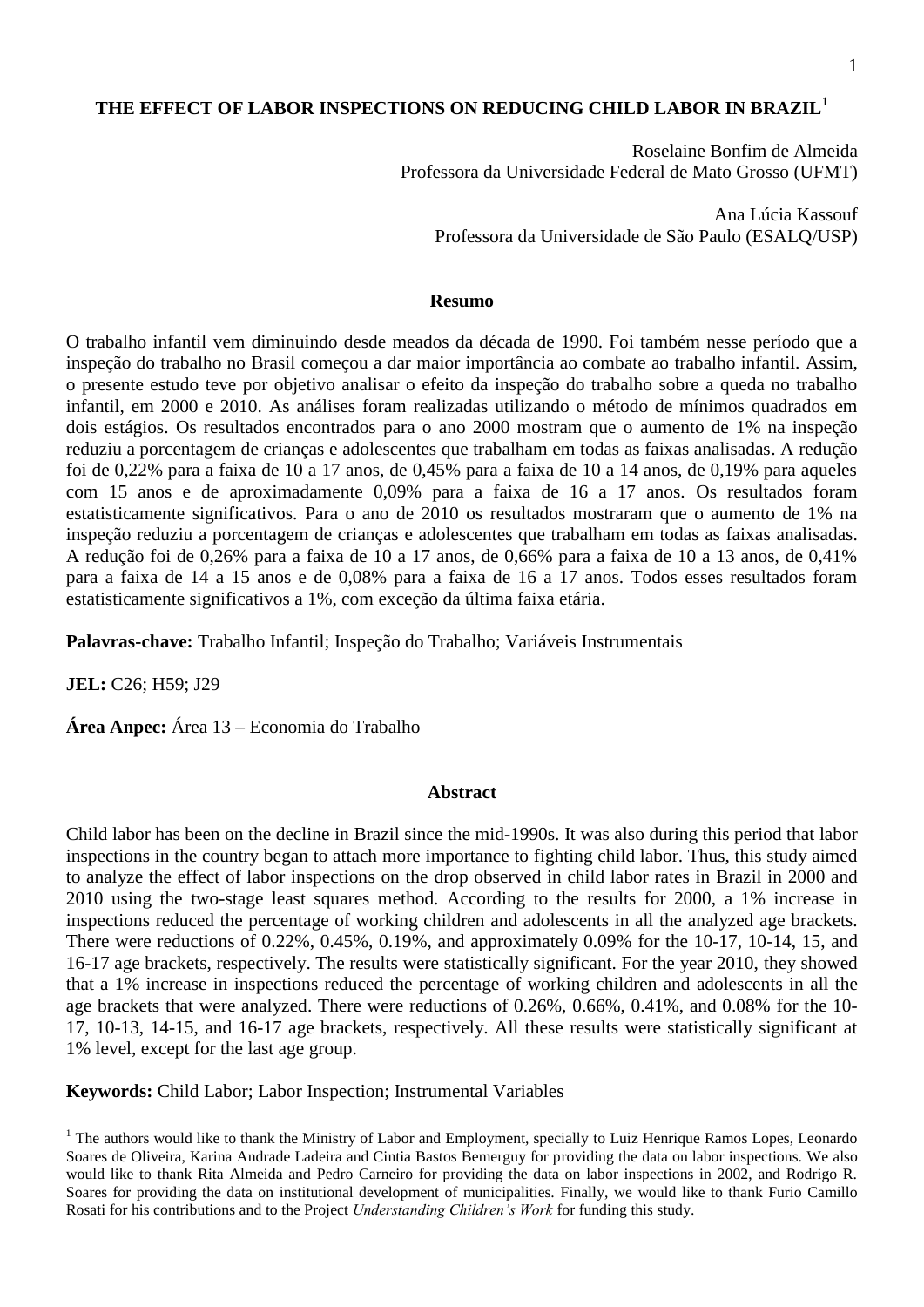#### **1. Introduction**

 $\overline{a}$ 

Child labor is still a problem in Brazil and one that is deeply rooted in Brazilian society. Since the sixteenth century, children of indigenous origin were forced to perform various tasks. From the moment that Brazil started to use slave labor brought from Africa, the children of these slaves were also forced to work like their parents. The problem persisted during Brazil's industrialization period, which began in the late nineteenth century, when there was a large increase in the number of children working in both the secondary sector and in new activities created in the tertiary sector. There were reports of child labor during that period and measures were taken to try to remedy the situation<sup>2</sup>. However, despite all efforts, child labor persists to this day (BRASIL report, 2011).

According to the International Labor Organization - ILO (2010a), in the 1980s there was a large increase in child labor. Di Giovanni (2004) shows that child labor continued to increase during part of the 1990s, when a peak was reached, but after that the number of working children and adolescents began to decline. According to the author, data from the National Household Sampling Survey (PNAD) show that the peak was recorded in 1992, when 21.8% of all children and adolescents from 5 to 17 years old were working. However, that figure dropped to 12.6% in 2002.

According to the ILO (2010a), the large increase recorded in child labor in the 1980s can be attributed to the simultaneous occurrence of at least three events: i) a population explosion that began in the 1960s; ii) an increase in income concentration<sup>3</sup>; and iii) the prevalence of a culture that favored child  $labor<sup>4</sup>$ .

The good news is that child labor has been on the decline since the mid-1990s. By analyzing PNAD data, Barros and Mendonça (2011) saw that child labor rates have dropped between 1992 and 2009. This shows that Brazil has been successful in implementing policies designed to eradicate child labor.

Kassouf (2015) also uses PNAD data<sup>5</sup> to analyze the evolution of child labor. In Figure 1, the author shows the evolution observed in the percentage of working children and adolescents in Brazil between 1992 and 2011 for three age groups: i) children between 5 and 9 years old; ii) children and adolescents aged between 10 and 15; and iii) adolescents in the  $16-17$  age bracket $6$ . It can be observed that child labor rates decreased in the three age ranges during the period.

The data show that the highest incidence of child labor throughout the period was recorded among adolescents between 16 and 17 years old. However, this was also the group for which the sharpest drop in child and adolescent labor was recorded in percentage points. Early in the period, about 45% of them were working, while later that figure dropped to about 23%, i.e. there was a drop of 22 percentage points in this incidence.

 $2$  On January 17, 1891, Decree No. 1,313 was published. It set out measures designed to legalize the work of children and adolescent employed in factories in the Federal Capital.

<sup>3</sup> According to the ILO (2010a) the income concentration became more intense in the 1970s and 1980s but according to Hoffman (1973) this is not correct. Hoffman (1973) argues that the income concentration became more intense in the 1960s and 1970s.

 $4$  The ILO (2010a) pointed out the existence of a culture that favors child labor, although it is not as strong today as it was then. That thought stems from the idea that child labor could solve the problems faced by poor children, who could work instead of attending school. This is because, in this case, studying was seen as a waste of time, based on the notion that poor children wouldn't have a better life even if they had studied. So people thought that working was better for them, or else they could become delinquents.

 $<sup>5</sup>$  The figure does not show data for 2000 and 2010 because the census was carried out in those years. The National Household</sup> Sample Survey is not carried out in censuses year. Moreover, the PNADs carried out in 1996 and 1997 didn't include information of working children under the age of 10.

 $6$  According to Kassouf (2015, pp. 17), "a worker was defined as a child or adolescent who had worked in the week preceding the interview, who has produced food for his or her own consumption, who had worked in construction for his or her own use or who had not worked in the week preceding the interview because he or she was on vacation or had a health problem. Thus, paid or unpaid work for one hour or more in the week preceding the survey was included, while children and adolescents looking for work or engaged in domestic work in the household were not included. In Figure 1, adolescents 16-17 years old falling under the category of 'registered worker' were excluded, but registered domestic workers were included. Adolescents 14-15 years old working as apprentices with a formal contract were also excluded".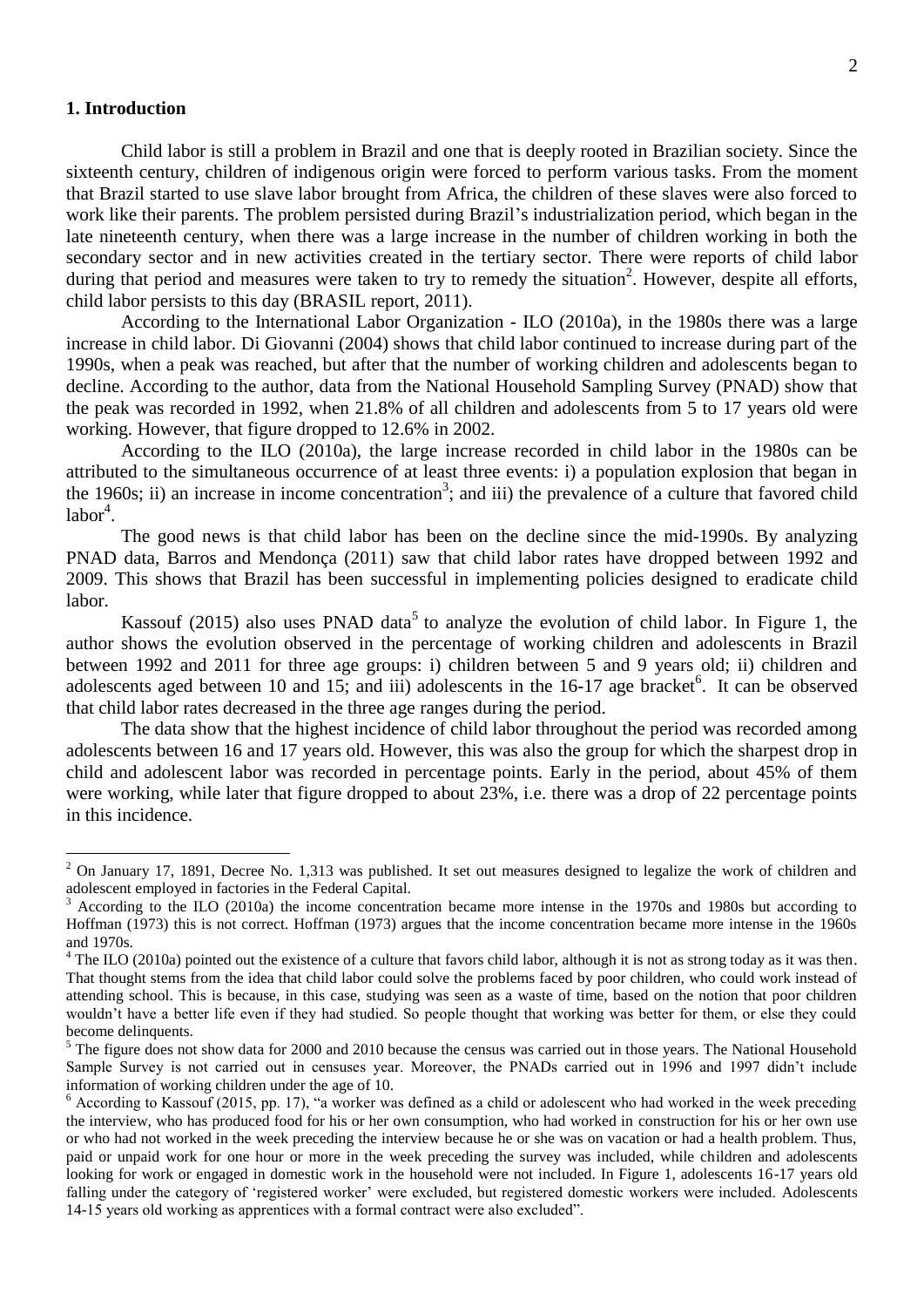Approximately 23% of all children and adolescents between 10 and 15 years old were working in 1992. This percentage dropped to 7% in 2011, i.e. there was a decrease of about 16 percentage points. For children between 5 and 9 years old, the incidence of child labor was already lower than 4% in 1992. In 2011, the figure hit the mark of 0.4%.



 **Figure 1** - Evolution of child and adolescent labor in the 1992-2011 period Source: PNADs apud Kassouf (2015, pp. 18).

 Note: the data don't include adolescents aged from 13 to 17 formally registered as workers and neither rural areas of the north region.

Data from population censuses also show that child labor has dropped. Table 1 shows the evolution of child labor in Brazil using data from the population censuses of 1991, 2000 and 2010. These data confirm the downward trend in child labor, showing that there was a decrease in the number of working children and adolescents from 5,493,538 to 3,406,514 between 1991 and 2010. However, it should be emphasized that the data collected by the National Household Sample Survey differ from those collected by the Census. Despite the differences in the figures, data from the two sources suggest that child labor rates have declined since the 1990s.

 **Table 1 -** Evolution of child labor in Brazil, 1991, 2000 and 2010 censuses (10 -17 age bracket)

| Year     | Child labor |
|----------|-------------|
| $1991*$  | 5,493,538   |
| $2000**$ | 3,935,494   |
| $2010**$ | 3,406,514   |

 \*Economically active. \*\*Occupied during the reference week.

Source: Prepared by the authors based on the 1991, 2000 and 2010 censuses.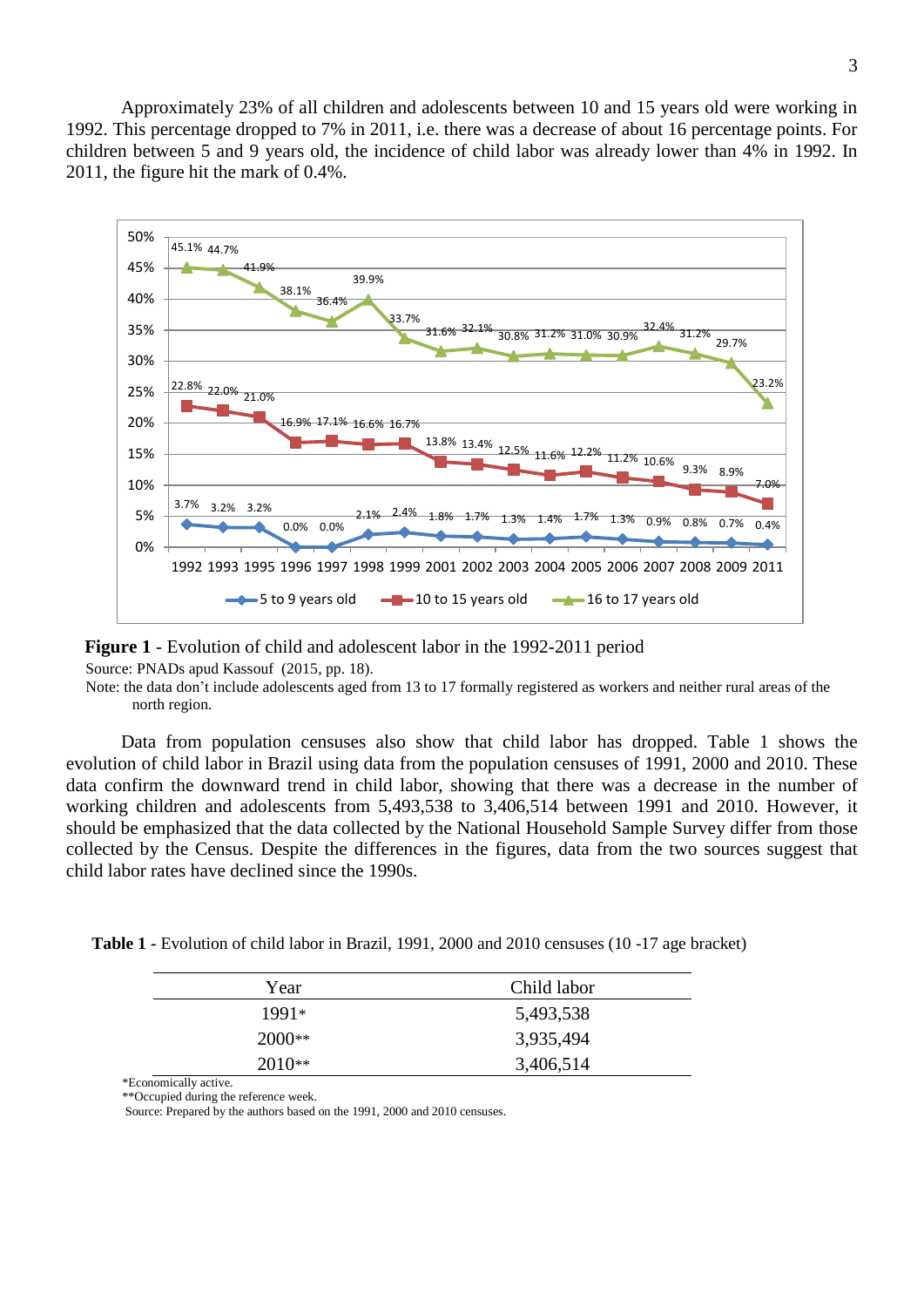There is no consensus in the literature around the factors that led to this sharp drop in child labor in Brazil. But what can be said is that the efforts made by both government and non-governmental agencies to fight child labor were stepped up in the late 1980s.

According to Di Giovanni (2004), the fight against child labor took new directions in the 1980s both from the legal and institutional points of view. The author argues that the Ministry of Labor and Employment (MTE) was already carrying out some actions to fight child labor at that time, but these were insufficient, given the size of the problem. However, from that moment on, a series of changes began to be implemented.

Contributions from national institutions, such as from the Ministry of Labor and Employment, and from international institutions, such as from the United Nations Children's Fund (UNICEF) and the ILO, were instrumental in bringing about those changes. Among other facts that marked this change, the following ones deserve special mention: (i) the promulgation of the new Constitution of 1988, which ensures protection to all children and adolescents; (ii) the approval of the Statute on Children and Adolescents (ECA) in 1990; and (iii) the implementation, in 1992, of the International Program on the Elimination of Child Labor (IPEC) (Di GIOVANNI, 2004; ILO, 2010a).

Based on this information, it can be seen that the more recent process of fighting child labor began in the 1980s and was intensified in the 1990s. According to the ILO (2010a), it was also in the 1990s that labor inspection in Brazil started to focus more on fighting child labor. In 1995, the MTE set up State Committees Against Child Labor, which were groups of labor inspectors specialized in fighting child labor. That was when child labor was included in the agenda of the MTE, more precisely of the Labor Inspection Secretariat, the agency in charge of labor inspection in Brazil.

 After this new ally in the fight against child labor was established, the following question arose: did labor inspections have any effect in reducing child labor in Brazil? With the aim of answering this question, our paper analyzes the impact of labor inspections on child labor based on 2000 and 2010 data. Its importance lies in the fact that this issue had not been addressed by the literature so far. Almeida and Carneiro (2012) analyzed the effects of labor inspection, but for working adults only. This paper is based on the study developed by Almeida and Carneiro (2012), but our goal is to analyze the issue taking into account child labor.

### **2. Labor inspection in Brazil**

According to the ILO (2010b), labor inspections began to be carried out in Brazil in the late nineteenth century and they were mainly focused on inspecting child and adolescent labor in factories set up in the federal capital, which at that time was Rio de Janeiro. They began to be carried out after Decree No. 1,313 of January 17, 1891 was issued. That decree stated that factories could not hire children under the age of 12. However, from 8 to 12 they could work as apprentices in textile mills. Girls aged from 12 to 15 and boys in the 12-14 age range were allowed to work for up to seven non-consecutive hours a day, as continuous work could never exceed four consecutive hours. In addition, male adolescents from 14 to 15 years old were allowed to work for up to nine hours a day under the same conditions.

According to Werneck Vianna (apud Oliveira, 2002 apud Miguel, 2004), that decree established that children and adolescents should not be engaged in dangerous and unhealthy occupations. To make sure that this decree was complied with, factories should be inspected every month by an inspector general from the Ministry of Interior, who should present a report in January describing the most notable events occurred in the previous year and suggesting measures to be taken to improve the situation of those minors. In addition, the decree impose pecuniary penalty for violators. However, according to the author, even though the decree was published in the Official Diary, it was never actually enforced.

According to the ILO (2010b), the pillars of what is now known as labor inspection in Brazil began to be erected in the mid-twentieth century. Several measures marked that period, including the establishment of the Ministry of Labor, Industry and Commerce in 1930. That Ministry was created by Decree No. 9,433 of November 26, 1930. According to Miguel (2004), the creation of the Ministry of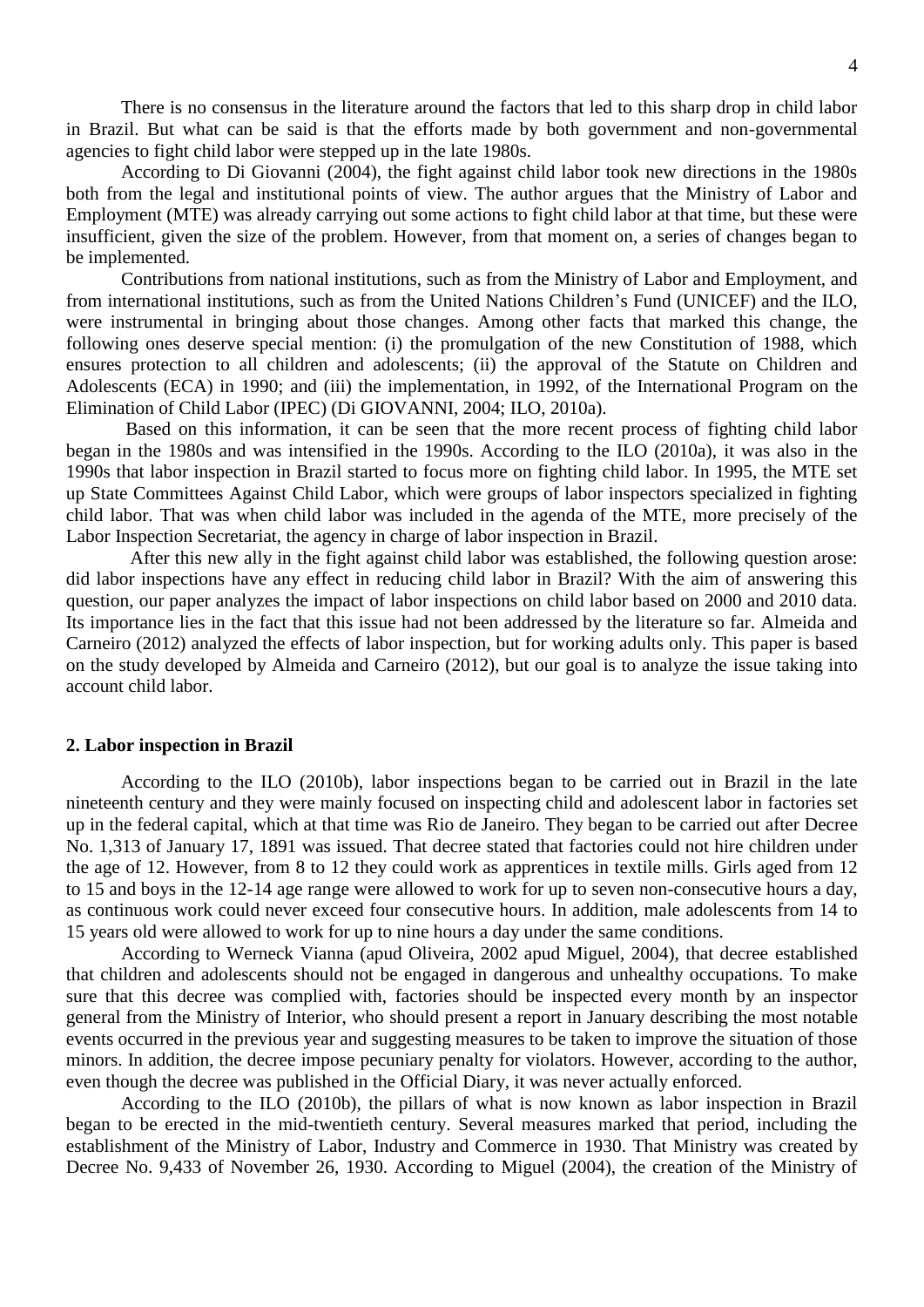Labor made it possible to set up, in 1931, the National Labor Department, the agency in charge of the internal organization of the Ministry of Labor.

Another important measure was that of establishing the Regional Labor Inspectorates (*Inspetorias Regionais*) in the states in 1932. These inspectorates were charged with monitoring the enforcement of laws designed to protect workers. In 1940, they became the Regional Labor Offices (*Delegacias Regionais do Trabalho* - DRTEs). Another important measure was that of creating the career of labor inspector in 1944.

Internationally, workers gained a strong ally in 1919, when the International Labor Organization was created. ILO was not only concerned with making and implementing international labor standards, but also with strengthening labor inspections, since this is an instrument that can be used to ensure worker's rights. Thus, in 1947 the ILO adopted Convention No. 81, which states that labor inspections are mandatory for countries that ratify the convention (ILO, 2010b).

The ILO Convention No. 81 was passed by the Brazilian Congress in 1956 through Legislative Decree No. 24 and promulgated by Decree No. 41,721 of June 25, 1957. However, Brazil denounced the Convention in 1971, reinvigorating in December 1987.

According to Miguel (2004), despite having denounced Convention No. 81 in 1971, the military government took measures that are now part of the Brazilian labor inspection system. These included the creation of the Federal Labor Inspection System (SFIT). The SFIT was established at the end of the military regime as part of the National Labor Protection System, which was created by Decree No. 3,194 of December 14, 1981. Still according to the author, two other measures taken after the end of the military dictatorship contributed to consolidating the labor inspection system in Brazil: i) the establishment of the Labor Prosecution Office (after the Constitution of 1988 was promulgated); and ii) the creation of the Federal Labor Inspection System Development Program in 1989.

According to Cardoso and Lage (2005), in the 1990s the MTE adopted innovative ways to settle labor-related disputes detected in labor inspection operations by trying to implement channels for negotiations between the parties to the disputes. Corseuil, Almeida and Carneiro (2012) highlight two new measures: i) the publication of a *Manual do Mediador* (mediator's manual) in 1996 as a primer with instructions on how to settle disputes between employers and employees; and ii) the establishment of "negotiation round tables," where it was possible to negotiate with employers new ways to remedy violations of labor laws detected by labor inspectors.

In their analysis of the labor inspection system in Brazil between 1995 and 2006, Corseuil, Almeida and Carneiro (2012) argue that there was a change in the way labor inspectors acted during that period. Initially, labor inspectors in Brazil acted in response to reports of violations of labor laws or based on a random selection of sites for inspection. The way that inspectors were paid was an integral part of this inspection model. Auditors were given bonuses based on their performance, which was related to the number of inspected facilities, the amount collected in fines, and other measures. This bonus system was a means used by the SFIT to stimulate the inspectors to do a good job. However, many changes were made in recent years with the aim of enhancing the efficiency of inspection activities (CARDOSO and LAGE, 2005; CORSEUIL, ALMEIDA & CARNEIRO, 2012; ILO, 2010b).

In 2008, Law 11,890 was passed with the aim of eliminating the bonuses given to several categories of civil service professionals, including to labor inspectors, turning them into subsidies. This was a major change, as it was meant to make sure that the only purpose of inspections was that of fighting violations of labor laws and to prevent them from being used as a way to increase the wages of inspectors (ILO, 2010b).

Since then, inspectors began to carry out their actions based on clear-cut plans and not in response to reports of violations of labor laws any longer. Such reports still lead to inspection actions, but since then inspectors began to play a more active role in planning those actions. This made their work more efficient (Corseuil, Almeida and Carneiro, 2012).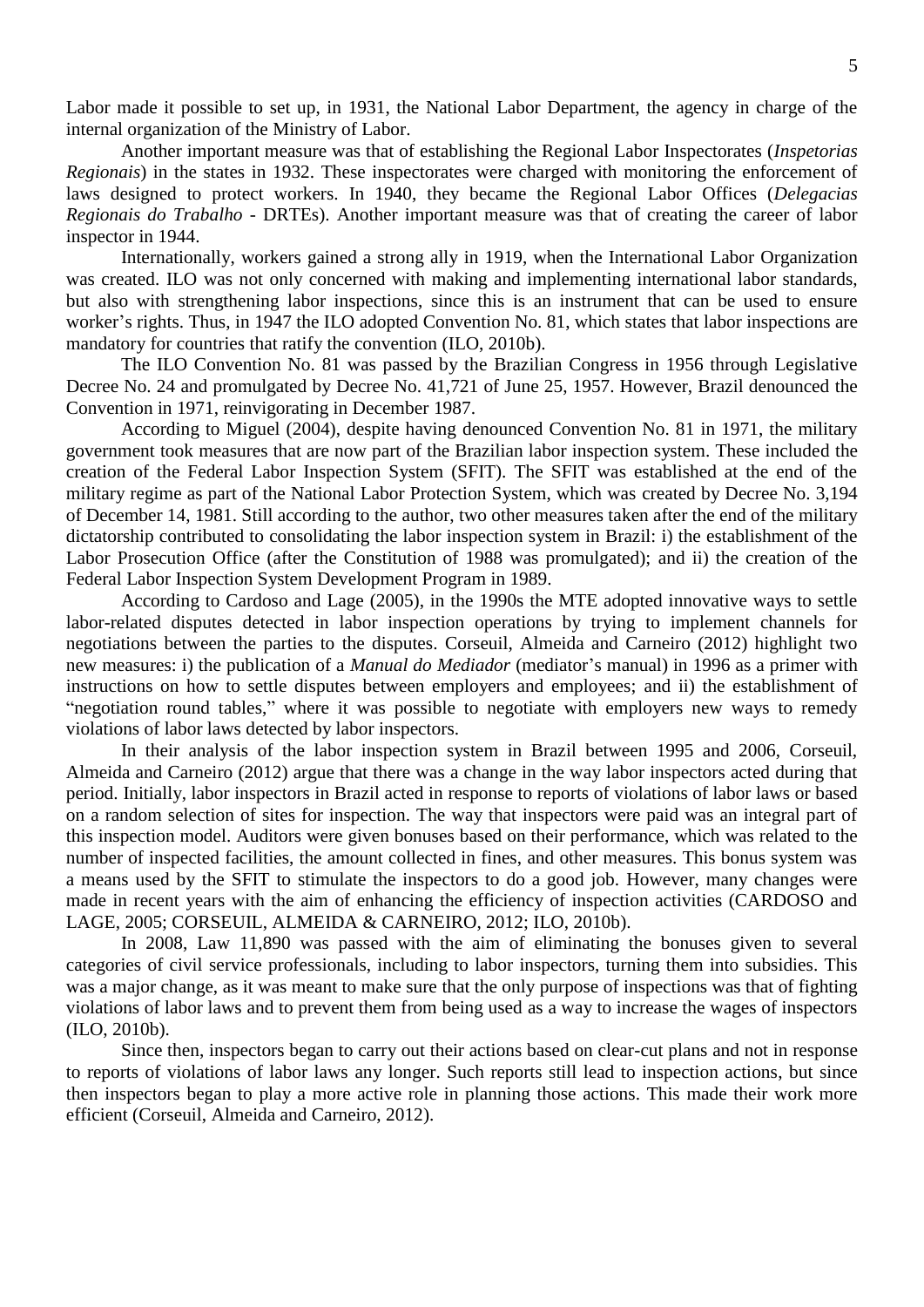### **2.1 Framework of the labor inspection system in Brazil**

According to the 1988 Federal Constitution, it is up to the Federal Administration to organize, maintain and carry out inspection actions in Brazil. The MTE is the agency in charge of ensuring compliance with that provision, and it delegated this role to one of its executive secretariats: the Labor Inspection Secretariat (SIT) (CARDOSO and LAGE, 2005; ILO, 2010b).

Article 14 of Decree No. 5,063 of May 3, 2004 provides that the powers of the SIT include that of "defining and proposing guidelines for labor inspection, including of labor in ports, giving priority to establishing a policy designed to fight forced and child labor, as well as all forms of degrading work." It is divided into two departments: i) the Labor Inspection Department (DEFIT); and ii) the Safety and Health at Work Department (DSST). Both the DEFIT and the DSST are responsible for planning and defining guidelines to be followed in inspection actions. However, the former guides its actions toward enforcing labor laws, while the latter focuses its actions on monitoring standards related to safety and health at work (CARDOSO and LAGE, 2005; ILO, 2010b).

In addition to these departments, the MTE has agencies in all the Brazilian states, which are divided into three categories: i) Regional Labor and Employment Superintendences (SRTEs); ii) Regional Labor and Employment Offices (GRTEs); and iii) Regional MTE Agencies (ARTEs). The SRTEs operate in 26 states and in the Federal District and their main role is that of implementing the administrative and labor policies defined by the MTE. The GRTEs report to the SRTEs and assist the Superintendences in providing services to workers. The Regional Agencies also operate in all states, but they exceed the others in number (in 2010, there were 480 of these agencies). Their primary role is that of providing services and information to citizens (ILO, 2010b).

According to information provided by the MTE, there were 27 SRTEs and 109 GRTEs in operation in 2013, totaling 136 units around the country.<sup>7</sup> Figure 2 shows the distribution of these superintendences and regional offices in the 26 states and in the Federal District.



 **Figure 2** - Regional Labor Superintendences and Offices, by Unit of the Federation, in 2013 Source: Ministry of Labor and Employment.

The SRTEs are located in state capitals. Thus, in figure 2 above, states whose figures are equal to one only have SRTEs. These states are: Acre, Amapa, Rondonia, Roraima, Tocantins and the Federal

 $\ddot{\phantom{a}}$ 

<sup>7</sup> This information was provided by a labor inspector.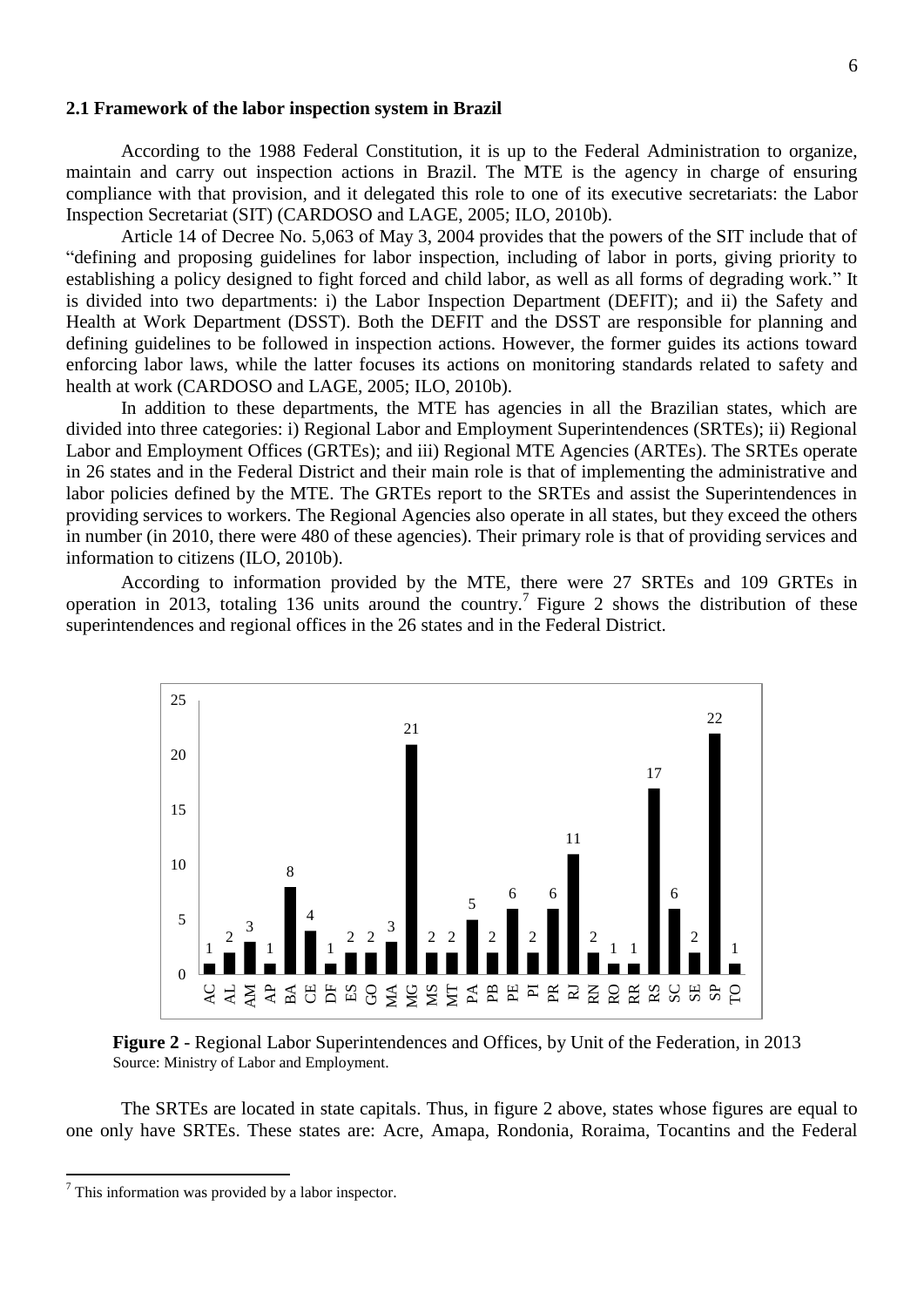District. States whose figures are equal to two have one SRTE and one GRTE (Alagoas, Espirito Santo, Goias, Mato Grosso do Sul, Mato Grosso, Paraiba, Piaui, Rio Grande do Norte and Sergipe). Sao Paulo is the state with more Regional Offices than any other, as it has 21 Offices and one Superintendence. Minas Gerais ranks second in this regard, with 20 Offices and one Superintendence. One could think that this disparity in the number of Regional Offices is due to the fact these two states are located in the southeast region, Brazil's wealthiest region. However, one should take into consideration that these are the states with the largest number of municipalities in Brazil. According to the 2010 Census, while the states of Minas Gerais and Sao Paulo have 853 and 645 municipalities, respectively, the states of Acre, Amapa, Rondonia and Roraima have 22, 16, 52 and 15 municipalities, respectively. Because each Regional Office is in charge of supervising municipalities around it, the fact that states with a large number of municipalities also have many Regional Offices is only natural.

Labor inspections are carried out by labor inspectors (AFTs). Labor inspectors are hired after being approved in a public competitive examination. After being hired, these inspectors report to the MTE for technical matters and to the SRTE to which they are assigned for administrative matters (ILO, 2010b).

Figure 3 shows the distribution of inspectors by state in 2001. It can be seen that of a total of 3,052 active inspectors in that year, more than one-third were concentrated in the southeast region (639 in Sao Paulo, 359 in Rio de Janeiro and 249 in Minas Gerais). As stated above, the states of Sao Paulo and Minas Gerais concentrate a large number of SRTEs and GRTEs, which may explain the large number of inspectors working in those states. Roraima is the state with the lowest number of inspectors, only five.



 **Figure 3** - Total number of Labor Inspectors by Unit of the Federation in 2001 Source: Ministry of Labor and Employment.

Figure 4 shows the distribution of inspectors by state in 2010. Again, the southeast region concentrates a little more than one-third of the 2,983 inspectors who were active in that year. There was a slight drop in the number of inspectors in 2010 as compared to 2001. The states that lost most inspectors were the following ones: Sao Paulo (in 2001 it had 639 labor inspectors and in 2010 that figure dropped to 525), Rio de Janeiro (in 2001 it had 359 labor inspectors and in 2010 that figure decreased to 274) and Ceara (in 2001 it had 165 labor inspectors and in 2010 that figure dropped to 131). The states in which the number of inspectors increased sharply in relation to 2001 were the following ones: Acre, Tocantins, Roraima, Amapa and Amazonas.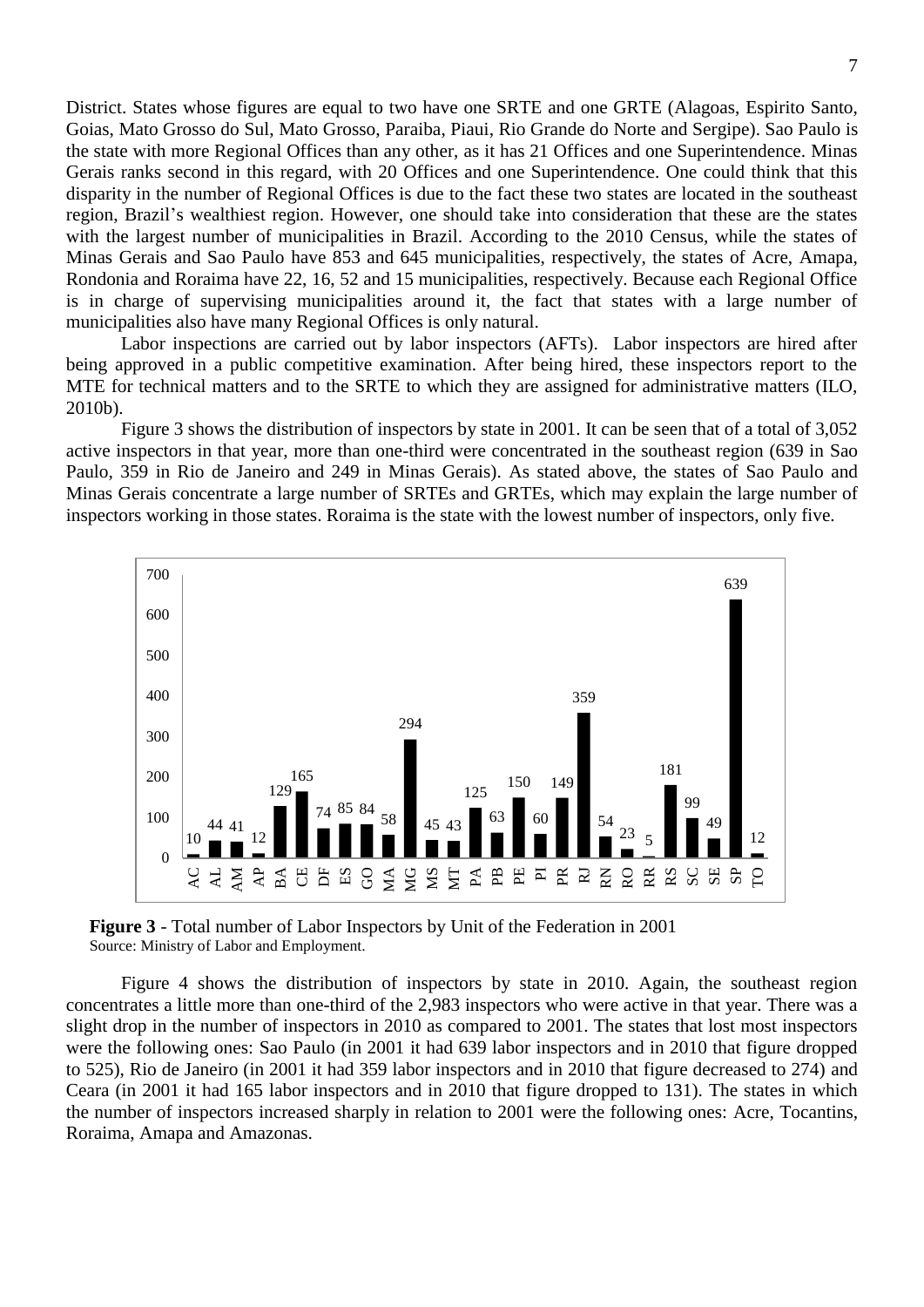

**Figure 4** - Total number of Labor Inspectors by Unit of the Federation in 2010<sup>8</sup> Source: Ministry of Labor and Employment.

According to the ILO (2010b), a new methodology to guide the planning of inspections was implemented in April 2010. From that moment on, the planning of inspections was to be organized according to three basic guidelines: i) the Multi-Year Plan (PPA); ii) the Labor Inspection Secretariat (SIT); and iii) the capacity of the local labor market and of SRTEs to actually implement the proposed projects. The PPA is the planning instrument of the federal government that sets out objectives, strategies and actions to be carried out over a four-year period. For example, one of the goals of the 2008-2011 PPA was to eradicate child labor.

After setting goals and establishing compulsory topics, the SIT: i) lists topics to be included in the mandatory projects of all SRTEs; ii) stimulates the SRTEs to draw up mandatory projects of regional interest both in relevant sectors for the region's economy and in sectors facing greater difficulties; and iii) defines national targets for every Superintendence. This is done using different information, such as information about resources available in each SRTE (e.g. number of inspectors available in them) and about the labor market in the region. This new methodology made it possible for the SRTEs to enjoy greater autonomy to define projects to be implemented. Despite this new methodology based on the planning of inspection actions, reports of violations of labor laws continue to guide the work of labor inspectors (ILO, 2010b).

#### **2.2 Effects of inspections on the labor market**

Studies suggest that the increasing planning of inspection actions has enhanced the effectiveness of labor inspections in Brazil (CARDOSO and LAGE, 2005; CORSEUIL, ALMEIDA & CARNEIRO, 2012; PIRES, 2013). Therefore, what are the effects, if any, of this phenomenon on the labor market? In this section, we will present some studies that address this issue.

Corseuil, Almeida and Carneiro (2012) observed a significant increase in the growth rate of formal employment throughout the 2000s. In their study, the authors set out to analyze to what extent labor inspections contributed to that increase. For this purpose, they used municipal data for the 1996- 2006 period. They obtained the data from the Annual Social Information List (RAIS), from the Federal Labor Inspection System (SFIT) and from the IPEADATA database. Their idea was to analyze how variations in the intensity of labor inspections in both temporal and regional terms affected the creation and destruction of jobs in municipalities. The results were presented based on the frequency and efficiency of labor inspections. A tendency to create jobs was observed in municipalities in which labor

 $\ddot{\phantom{a}}$ 

<sup>&</sup>lt;sup>8</sup> The reference is the number of active labor inspectors in December.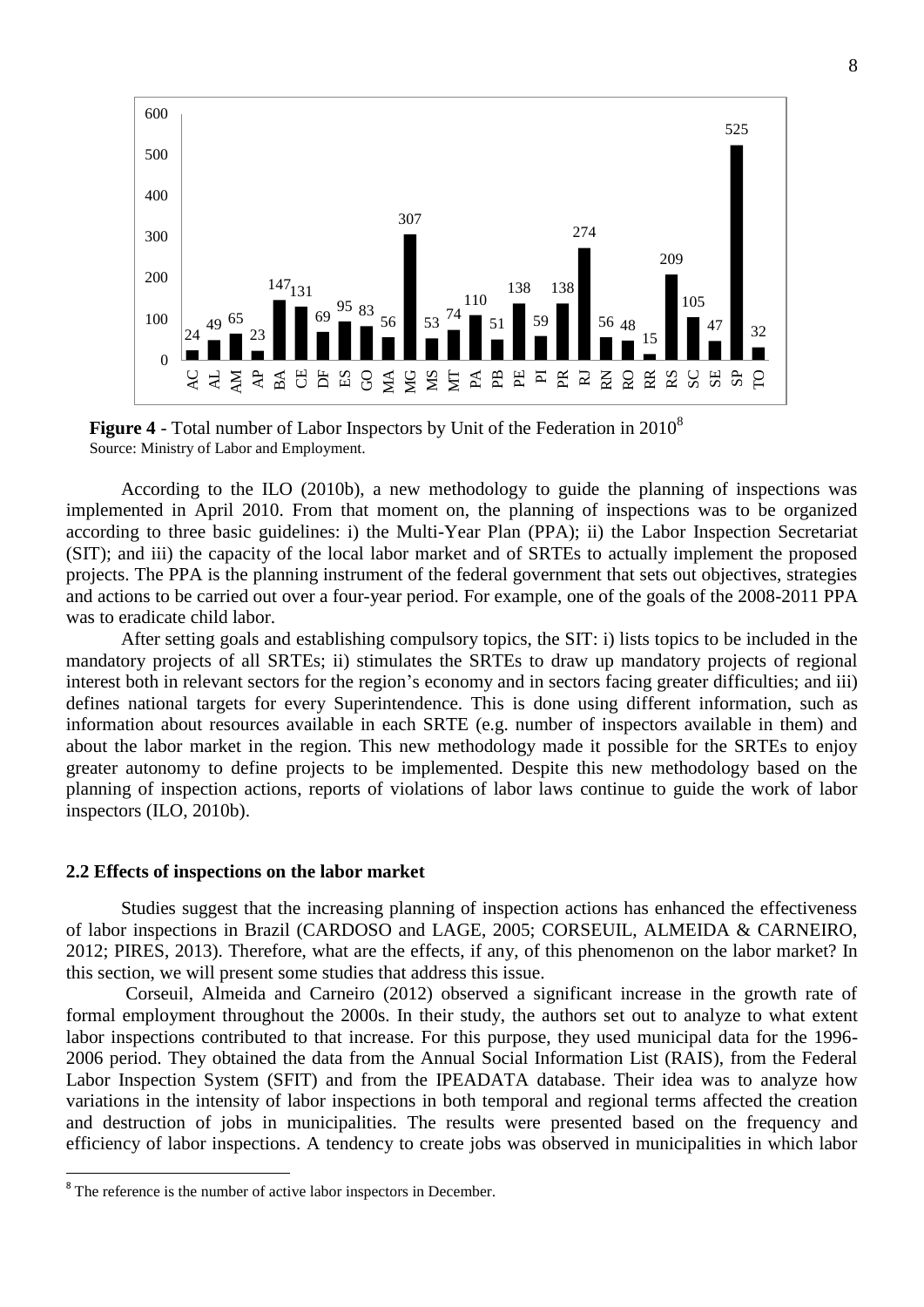inspections became more frequent. However, the authors found no evidence that the increased frequency of inspections had any impact on the aggregate job destruction rate. The efficiency of labor inspections led to a downward trend in the job creation rate, but no effect of such efficiency on the aggregate job destruction rate was observed.

Almeida and Carneiro (2009) analyzed the effect of enforcing employment regulations on company size in Brazil. Company size was measured according to the following variables: employment, production, sales and capital stock. The study considers the fact that labor regulations are not enforced uniformly in Brazil. The authors argue that despite the efforts made by the Ministry of Labor to make sure labor regulations are complied with uniformly throughout the country, this hardly happens because Brazil is a continental country and the area that inspectors must cover to ensure that labor laws are strictly enforced is huge. Furthermore, the number of inspectors is very small in relation to the geographical size of the country.

According to the authors, there are two channels through which the enforcement of labor regulations may reduce the size of companies: i) they increase costs for companies, which could lead them to hire less workers and probably reduce their output; and ii) the larger a company, the greater its visibility, which increases its likelihood of being inspected. Thus, reducing the size of companies could reduce the number of inspections (ALMEIDA and CARNEIRO, 2009).

The variable used to measure the enforcement of labor regulations is the number of companies inspected by labor inspectors in a given municipality in 2002. However, the authors argue that it is not possible to assume that every variation in the measure that was used to check the enforcement of labor regulations is exogenous. This is due to the fact that in some municipalities inspections could be more frequent simply because they are known for violating labor laws or because they are more developed municipalities. To solve this problem, the authors used the costs incurred in carrying out inspections as an instrument for the number of inspected companies. The variable that was used to measure this cost was the distance in hours between a municipality where a company is located and the regional labor office closest to the municipality in question. The greater the distance, the higher the cost of inspections. Therefore, larger distances are likely to reduce the number of inspections in a municipality (ALMEIDA and CARNEIRO, 2009).

The results indicate that increased labor inspections reduce the size of companies. It was found that a 1% increase in inspections reduced employment by 0.47%, reduced production by 0.48%, reduced sales by 0.46%, and reduced capital stock by 0.52%, although the coefficient for capital stock was not statistically significant (ALMEIDA and CARNEIRO, 2009).

In a subsequent study, Almeida and Carneiro (2012) analyzed the impact of labor inspections on some variables related to the Brazilian labor market. More specifically, the authors analyzed how increased labor inspections affect formal and informal employment. The authors argue that in the early 1990s labor inspectors began to step up inspections with the aim of checking whether labor rights and compulsory benefits of workers were being ensured, such as, for example, their right to the Severance Indemnity Fund for Employees (FGTS).

The authors set out to measure the impact of inspections on the labor market using variations in their frequency in the municipalities based on a set of data for 2000. The problem with this strategy is that inspections are not determined randomly. Inspections can be more intense in municipalities with reports of violations of labor laws or because these municipalities are more developed institutionally (ALMEIDA and CARNEIRO, 2012).

In order to solve this problem, the authors argue that it is necessary to determine the necessary "inputs" to define the "inspection technology." According to them, two inputs are necessary: i) the number of labor inspectors available in each regional labor office (GRT); and ii) the distance between the municipality where an inspection will be carried out and the nearest GRT. Thus, the greater the distance between a municipality and a GRT, the less likely that companies in that municipality will be inspected. However, the availability of a larger number of labor inspectors in municipalities reduces the importance of the distance between them and a GRT. Thus, the empirical strategy adopted by the authors was that of comparing the differential impact of the distance between a municipality and the nearest GRT on the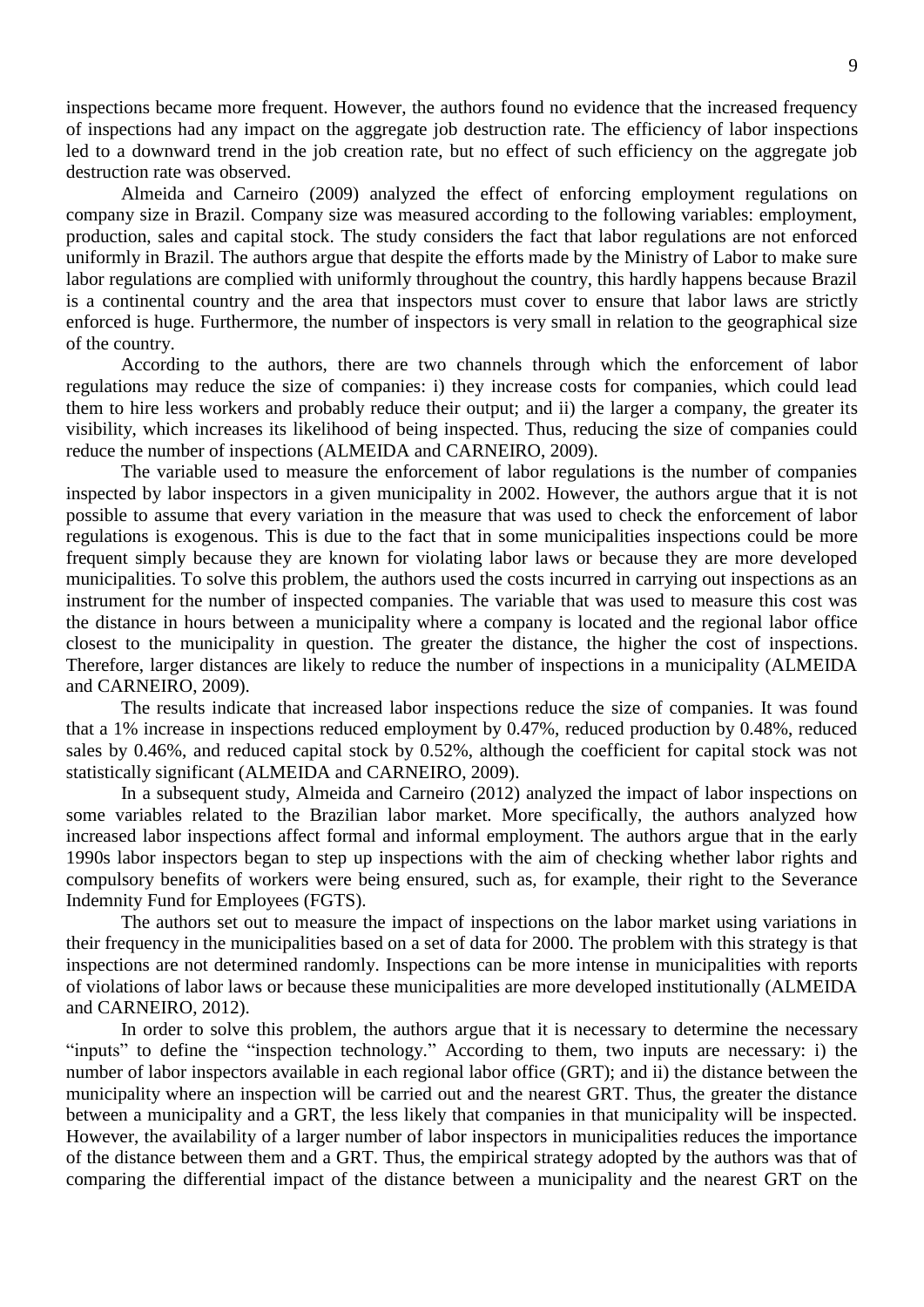variables related to the municipality's labor market through states with different numbers of labor inspectors available (ALMEIDA and CARNEIRO, 2012).

Almeida and Carneiro (2012) found that increased labor inspections in a municipality, which was measured as the interaction between the distance to the nearest GRT and the number of inspectors per firm in the state, have the following effects on its labor market: i) increase in formal employment; ii) reduction in informal employment; iii) increase in unemployment; iv) decrease in self-employment; v) reduction in the wages of formal workers; and vi) increase in the income of self-employed workers (the vast majority of whom are informal workers).

# **3. Methodology**

This article uses the study by Almeida and Carneiro (2012), which was presented in the previous section, as the base for the creation of the instrumental variables. However, the methodology is different because we believe that the most appropriate method to be used is the Two-stage Least Squares Method (2SLS).

#### **3.1 Data**

 $\overline{a}$ 

We will use data from the 2000 and 2010 censuses to create the variable '*proportion of working children and adolescents in the 10-17 age range*,' which will be our main dependent variable. To create this variable, we calculated the total number of children and adolescents from 10 to 17 years old engaged in any activity for one hour or more during the reference week and divided by the total number of children and adolescents in that age bracket. These data were obtained from the Automatic Recovery System of the Brazilian Institute for Geography and Statistics (SIDRA)<sup>9</sup>. To calculate the number of working children and adolescents in 2000, we used data from table 2954, which contains the variable "People aged 10 or above who were occupied in the reference week by education, sex and age brackets." For 2010, we used data from table 3907, which contains the variable "Total number of people from 10 to 17 years old who were either occupied or unoccupied during the reference week, by age and literacy status."

The data on labor inspection were obtained from the Ministry of Labor through the Labor Inspection Secretariat (SIT). Those data contain: i) the number of labor inspectors (AFTs) by state in 2001 and 2010; ii) the location of Regional Labor Offices and Superintendences; and iii) the number of inspected establishments in the municipality in 2002 and  $2010^{10}$ . The labor inspectors work at Regional Labor Offices (GRTs) and at Regional Labor Superintendences (SRTs).

Another variable that was used, which is related to labor inspection, is the distance (as measured in hours by car) between each municipality and the closest Regional Labor Office or Superintendence in the state. This variable was calculated using the Google Maps tool<sup>11</sup>.

The total number of companies in 2000 and 2010 by municipality and state was obtained from the Central Register of Enterprises.

The control variables were obtained from municipal-level data available in the Ipeadata database<sup>12</sup>. These variables include per capita GDP, share of agriculture in the GDP, share of industry in the GDP, share of services in the GDP, geographic area as measured in square kilometers, number of beneficiaries of the *Bolsa Familia* Program<sup>13</sup>, current transfers of state taxes to municipalities, transfers to municipalities related to the value-added tax (ICMS) and the municipal expenses by function in: i)

<sup>&</sup>lt;sup>9</sup> Through SIDRA, one can access data available in several different databases and create tables according to the variables requested. Its website address is: http://www.sidra.ibge.gov.br/

 $10$  The data for 2002 were obtained from the study by Almeida and Carneiro (2012), who provided them through the Ministry of Labor. For 2010, the data were exclusively collected for this study.

<sup>&</sup>lt;sup>11</sup> Its website address is: http://maps.google.com.br/.

<sup>12</sup> Its website address is: http://www.ipeadata.gov.br/.

<sup>&</sup>lt;sup>13</sup> Conditional Cash Transfer Program. For 2000, we used the number of beneficiaries in 2004.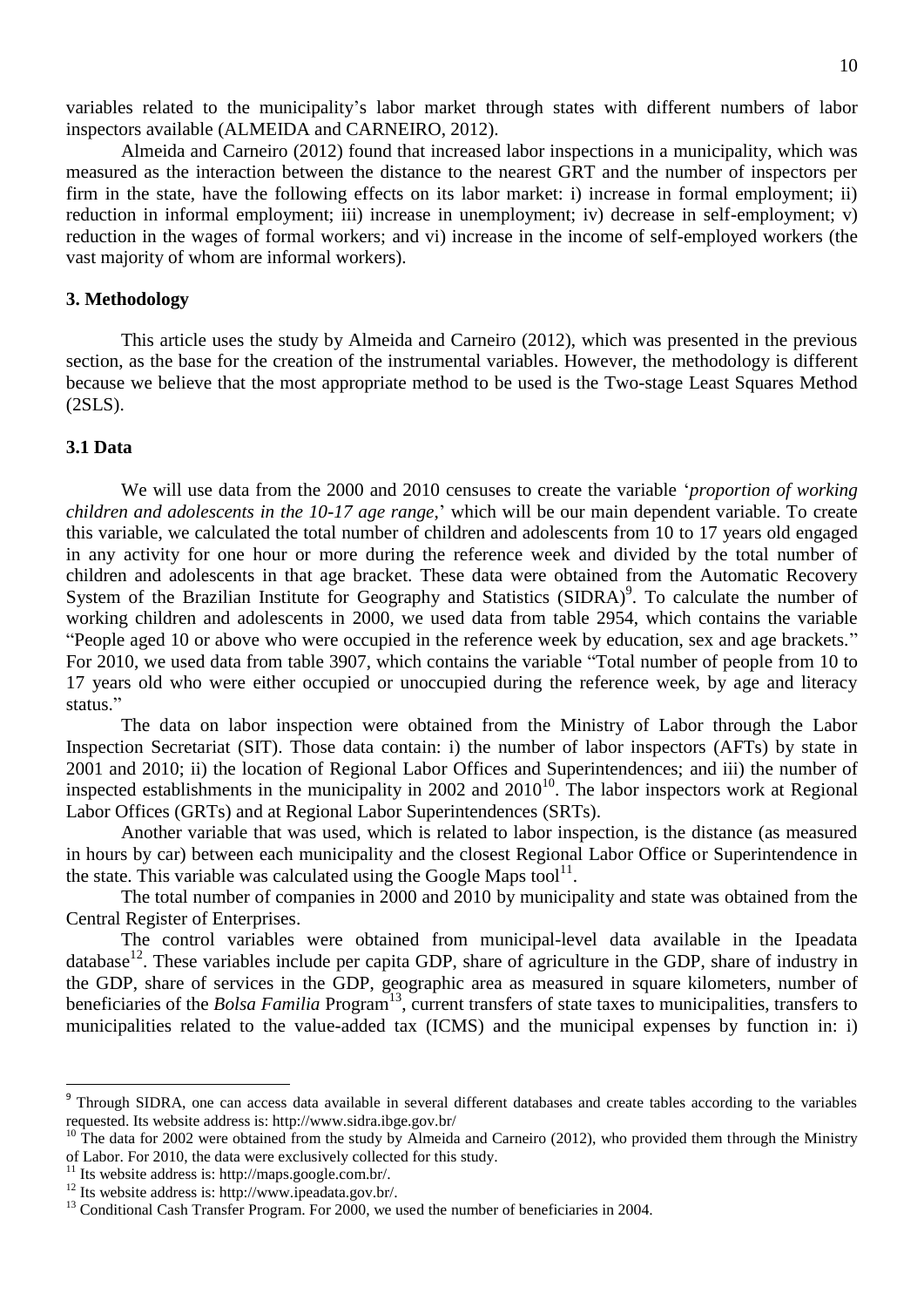management and planning; ii) care and welfare; iii) communications; iv) education and culture; v) legal spending; vi) municipal spending; vii) health care and sanitation; and viii) transportation.

Moreover, we used data on the institutional development of municipalities, as published by the Brazilian Institute for Geography and Statistics  $(IBGE)^{14}$ . These data include an index of access to justice in a municipality, an index of the managing capacity of a municipality, and an index of political concentration in a municipality.

According to Naritomi, Soares and Assunção (2012), the index of access to justice was created based on a definition of access to justice proposed by the IBGE. The index ranges from 0 to 3 and was calculated based on the sum of three binary variables representing the existence, in a municipality, of Small Claims Courts, Guardianship Councils for children and adolescents and a Consumer Protection Committee. The index was calculated based on 2001 data.

According to Naritomi, Soares and Assunção (2012), the index of the managing capacity of a municipality is calculated by the IBGE and its purpose is measuring the quality of the municipal administration. It is also used by the Ministry of Planning as a tool to monitor the administrative performance of municipalities. Still according to these authors, the index of political concentration in a municipality is the Gini coefficient for land distribution in Brazil, which was calculated in 1996 based on data from the Agricultural Census. The Gini coefficient for land can be used as a measure of political concentration because, as argued by Acemoglu and Robinson (apud Naritomi, Soares and Assunção, 2012), individuals don't need to belong to political institutions to exercise political power. The concentration of economic resources in the hands of an elite is also a source of political power.

Finally, the Municipal Human Development Index (IDHM) calculated by the United Nations Development Program (UNDP) was also used. This index includes three human development indicators: longevity, education and income.

# **3.2 Empirical Strategy**

 $\overline{a}$ 

To analyze how labor inspections at municipal level affect child labor, initially we wanted to use the number of companies inspected in a municipality as a measure of labor inspection. The problem is that this variable cannot be defined at random. Therefore, since it is not an exogenous variable, we will use econometric techniques in order to fix the problem.

How labor inspectors define the companies they will inspect has already been discussed in section 2. We have seen that despite the fact that inspection actions are carried out based on plans, reports of violations of labor laws continue to guide the work of inspectors (ALMEIDA and CARNEIRO, 2012; CORSEUIL, ALMEIDA & CARNEIRO, 2012; ILO, 2010b). Almeida and Carneiro (2012) also argue that in municipalities that are more developed institutionally the number of inspections may be higher.

To solve this problem, we need to find a variable that is related to the number of inspected companies but is not conditioned to the number of reports of violations of labor laws. For this purpose, we must understand how inspections are carried out in Brazil. In the section 2, we saw that labor inspections are carried out by labor inspectors (AFTs) working at SRTEs and GRTEs. A labor inspector travels by car from the SRTE of GRTE where he or she works to where an inspection is to be carried out. Most municipalities don't have a SRTE or GRTE, meaning that labor inspectors must travel from the municipality in which they work to the one where a company to be inspected is located.

This shows that two important factors must be taken into account when analyzing how inspections are carried out: (i) the number of labor inspectors by state; and (ii) the distance between an SRTE or GRTE and the municipality where a company to be inspected is located. Municipalities located at a greater distance from an SRTE or GRTE are less likely to be visited by labor inspectors as compared to municipalities that are closer to them. Furthermore, this restriction is more important in areas where less labor inspectors are available.

Thus, the hypothesis of this study is that the number of labor inspectors by state is positively correlated with the number of inspected companies and that the distance is negatively correlated with the

<sup>&</sup>lt;sup>14</sup> These data are used in Naritomi, Soares and Assunção (2012) and were provided by Rodrigo Soares.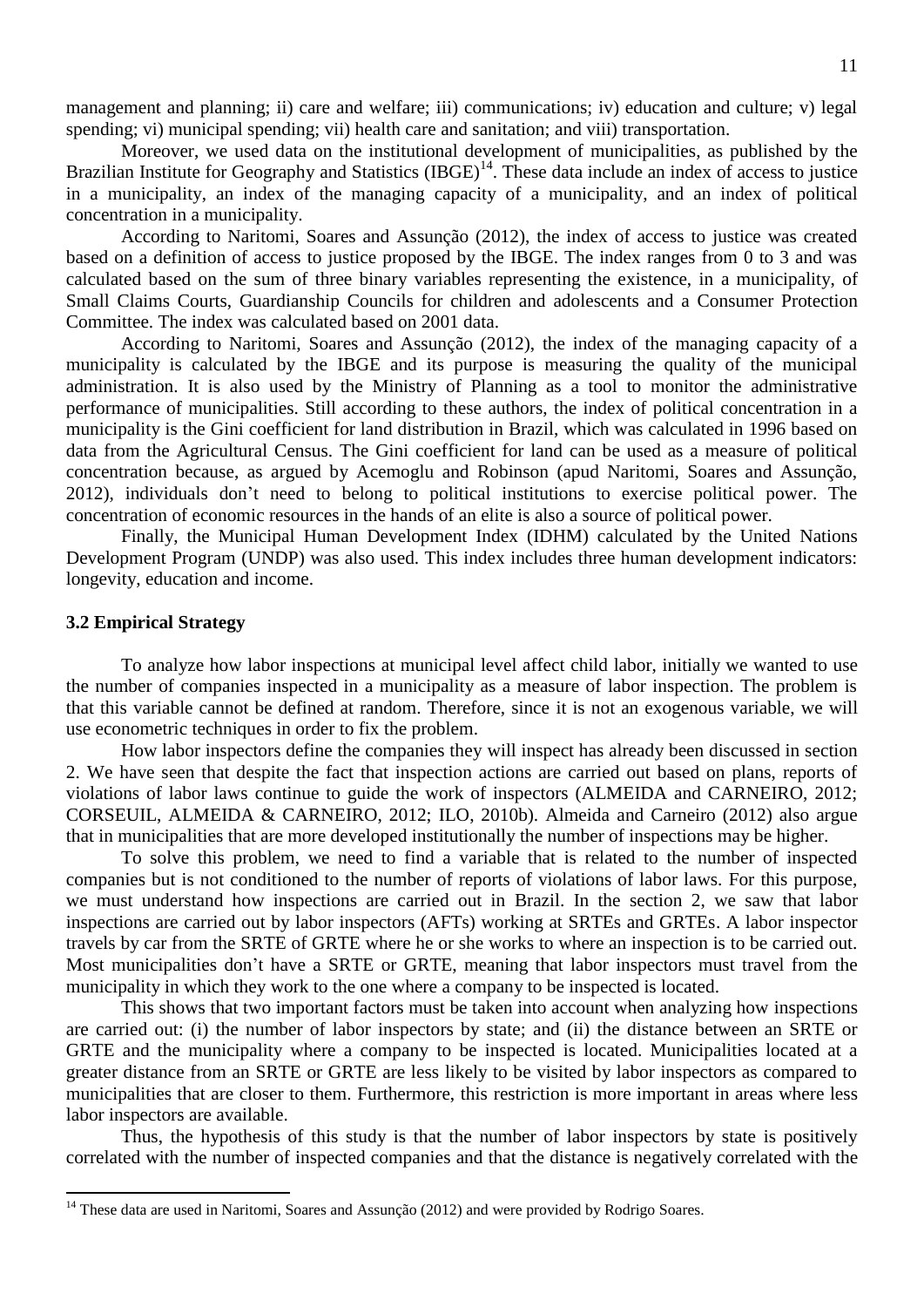number of inspected companies, but the number of labor inspectors by state and the distance factor are uncorrelated with reports of child labor. If this is the case, we can use the number of inspectors by state and the distance factor as instrumental variables for the number of inspected companies.

Thus, the best method to estimate the parameters of our model is the Two-stage Least Squares Method (2SLS).

# **3.3 The Model**

Our goal is to analyze the effect of labor inspections on child labor in 2000 and 2010. For each year, four models were created that differ among them according to the dependent variable. Our primary dependent variable is the logarithm of the proportion of working children and adolescents from 10 to 17 in each year. However, the analysis was also performed for other age groups. We thus have the following dependent variables: i) logarithm of the proportion of working children and adolescents 10 to 17 years old in 2000; ii) logarithm of the proportion of working children and adolescents 10-14 in 2000; iii) logarithm of the proportion of 15-year-old working adolescents in 2000; iv) logarithm of the proportion of working adolescents aged 16 and 17 years old in 2000; v) logarithm of the proportion of working children and adolescents 10-17 years old in 2010; vi) logarithm of the proportion of working children and adolescents between 10 and 13 in 2010; vii) logarithm of the proportion of working adolescents 14 and 15 years old in 2010; and viii) logarithm of the proportion of working adolescents 16 and 17 years old in 2010<sup>15</sup>.

To measure labor inspections, three variables were created. To calculate the first variable (which in the model we refer to as  $ln Fisc$ , we multiplied the number of inspected companies in a municipality by 100 and divided the result by the total number of companies in the municipality. We added a unit to this result and then calculated its logarithm. To calculate the second variable (which in the model we refer to as  $ln_a ft$ , we multiplied the total number of labor inspectors (AFTs) available in a state by 10,000 and divided the result by the total number of companies in the state. We then calculated the logarithm of this result. To create the third variable (which we refer to as *distance*), we calculated the travel time (in hours) by car between a municipality where a company to be inspected is located and the closest Regional Labor Superintendence or Office.

As shown in section 3.2, inspection is possibly an endogenous variable. To solve this problem, we use the variables ln aft and *distance* as instruments for ln Fisc. We thus use the two-stage least squares method (2SLS).

In the first stage, we estimated the following model:

$$
ln_Fisc_{ms} = \alpha_0 + \alpha_1 distance_{ms} + \alpha_2 ln_A ft_{ms} + \alpha_3 (distance_{ms} \times ln_A ft_{ms}) + \delta X_{ms} + v_{ms}
$$
\n(1)

where *m* represents the municipality, *s* represents states and the Federal District,  $v$  is the error term and **X** is a matrix composed of the model's control variables, namely: per capita GDP, share of agriculture in the GDP, share of industry in the GDP, share of services in the GDP, geographic area as measured in square kilometers, number of beneficiaries of the *Bolsa Familia* Program, current transfers of state taxes to municipalities, transfers to municipalities related to the value-added (ICMS) tax, municipal expenses by function<sup>16</sup>, an index of access to justice in the municipality, an index of the managing capacity of the municipality, an index of political concentration in the municipality, the Human Development Index of the municipality and dummies for the states and the Federal District (UF).

 $\overline{a}$ 

<sup>&</sup>lt;sup>15</sup> As already stated in section 3.1, these data were obtained from the SIDRA system. In this system, age brackets were not defined in the same way for 2000 and 2010. So while we have an age bracket with children and adolescents aged between 10 and 14 years old and another one with adolescents aged 15 in 2000, we have an age group with children and adolescents aged between 10 and 13 years old and another one with adolescents aged 14 and 15 in 2010.

<sup>&</sup>lt;sup>16</sup> Section 3.1 has all the expenses included.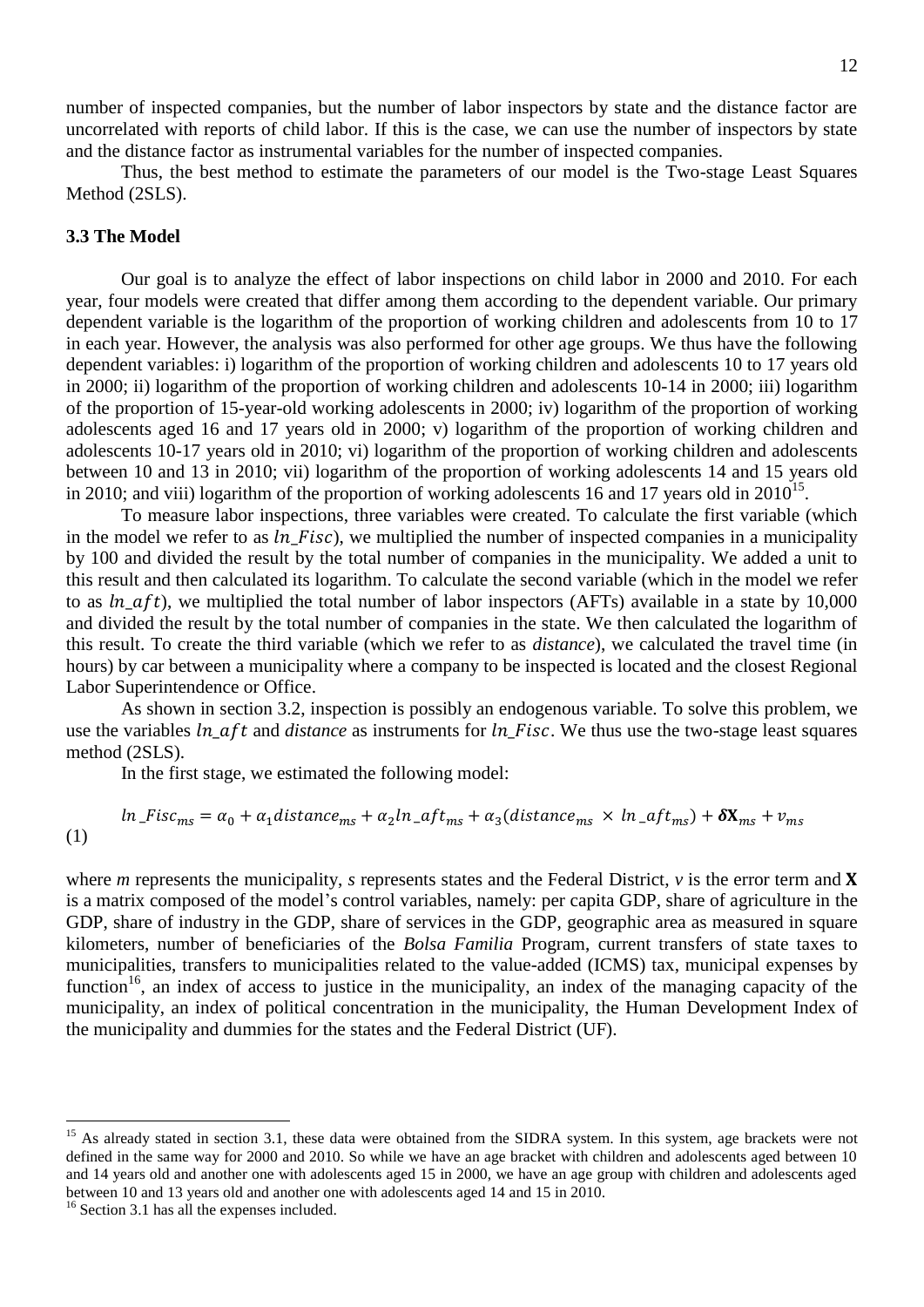In the second stage, we estimated the following model:

$$
ln_{\perp} Y_{ms} = \beta_0 + \beta_1 ln \widehat{\perp Fis} c_{ms} + \delta \mathbf{X}_{ms} + u_{ms}
$$
 (2)

where *m* represents the municipality, *s* is the unit of the federation,  $u$  is the error term, **X** is the matrix composed of the control variables<sup>17</sup>,  $\ln \widehat{F \iota s}c$  is the inspection estimated from the first stage and  $\ln Y$ represents the logarithm of the proportion of working children and adolescents. As stated at the beginning of this section, the variable  $ln$  Y actually represents eight different dependent variables. For each one of them we estimate the model's parameters using the 2SLS method.

Unfortunately, there is a discrepancy in the data that were used to create the variables  $\ln$  Fisc and  $ln_{a}$  for the year 2000. The data for the number of inspected companies are from 2002 and those for the number of inspectors available by state are from 2001. However, because our empirical study is intended to estimate the effect of inspections on child labor considering variations in the distance between each municipality and the nearest Regional Labor Superintendence or Office in states with a varying number of labor inspectors available<sup>18</sup>, we believe that these discrepancies are not relevant.

### **4. Results**

In this section, we present the results of applying the two-stage least squares method to estimate the effect of labor inspections on child labor. Altogether, we have eight results that differ among them according to the dependent variable that was used. The dependent variables can be differentiated from each other according to the year (2000 or 2010) and to the age group of the working children and adolescents.

The two tables presented in this section contain the coefficients of the main variables of the estimated model. In the first stage, we have the following exogenous variables: i) *distance*; ii)  $ln_a ft$ ; iii)  $distance \times ln \text{ af } t$ . The first two variables were defined in section 3.3 and the third variable represents the interaction between the first two variables<sup>19</sup>. These are the instrumental variables that were used in the first stage. The dependent variable in the first stage is  $ln_F$  isc, which is our measure of inspection. The estimated value of this variable in the first stage is used to estimate the effect of inspection on child labor in the second stage.

Table 2 presents the results of applying the two-stage least squares method to four age ranges using data for 2000. The coefficient of the *distance* variable has a negative sign, which is in line with the expected result, namely, that the greater the distance between a municipality and a Regional Labor Superintendence or Office, the smaller the number of inspected companies in a municipality. All these results are statistically significant at a probability of 5%. The coefficient of the  $ln$  aft 2000 variable has a positive sign in all age groups, which is also in line with the expected result, namely, that the higher the number of inspectors available in a state, the higher the number of inspected companies located in municipalities in that state. These results are statistically significant at 1%. The coefficient of the interaction variable is not statistically significant in any of the age groups, not even at a probability level of  $10\%$ .

 $\overline{a}$ 

 $17$  These are the same variables of the first stage.

<sup>&</sup>lt;sup>18</sup> The number of inspectors available by state in 2001 and 2010 can be seen in section 2.1.

<sup>&</sup>lt;sup>19</sup> We put the interaction between the two variables because it was used in the study by Almeida and Carneiro (2012), which we used as the base for the creation of ours exogenous variables, and also to capture all the possible effects of the variables.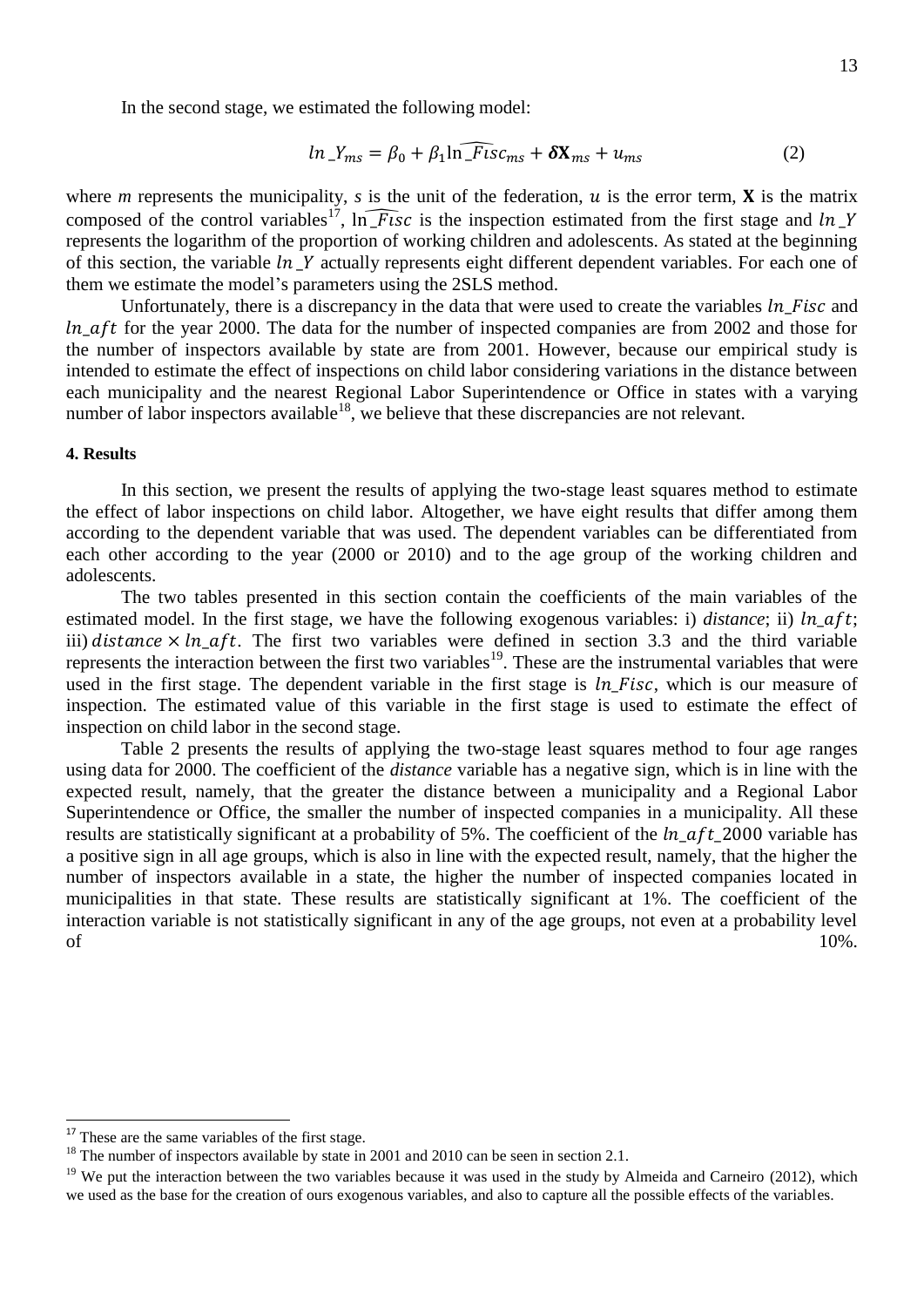| wpp-jing are the bugge ready beauto intender to entire no or by age cratice in 2000<br><b>FIRST STAGE</b> |                                                                                                     |                                                                                                     |                                                                              |                                                                           |  |  |  |
|-----------------------------------------------------------------------------------------------------------|-----------------------------------------------------------------------------------------------------|-----------------------------------------------------------------------------------------------------|------------------------------------------------------------------------------|---------------------------------------------------------------------------|--|--|--|
| Age bracket                                                                                               | $10 - 17$                                                                                           | $10 - 14$                                                                                           | 15                                                                           | 16 and 17                                                                 |  |  |  |
| Dependent variable                                                                                        | $ln$ Fisc $2000$                                                                                    | <b>In_Fisc_2000</b>                                                                                 | <b>In_Fisc_2000</b>                                                          | $ln$ Fisc $2000$                                                          |  |  |  |
| distance                                                                                                  | $-0.10383**$                                                                                        | $-0.10434**$                                                                                        | $-0.10379**$                                                                 | $-0.10494**$                                                              |  |  |  |
|                                                                                                           | (0.04367)                                                                                           | (0.04380)                                                                                           | (0.04371)                                                                    | (0.04367)                                                                 |  |  |  |
| $ln_aft_2000$                                                                                             | .44656***                                                                                           | 1.44491***                                                                                          | .30637***                                                                    | .44629***                                                                 |  |  |  |
|                                                                                                           | (0.21337)                                                                                           | (0.21353)                                                                                           | (0.22922)                                                                    | (0.21333)                                                                 |  |  |  |
| distance $\times$ ln_aft_2000                                                                             | 0.01017                                                                                             | 0.00988                                                                                             | 0.00995                                                                      | 0.01065                                                                   |  |  |  |
|                                                                                                           | (0.02064)                                                                                           | (0.02069)                                                                                           | (0.02065)                                                                    | (0.02064)                                                                 |  |  |  |
| <b>Number of observations</b>                                                                             | 4567                                                                                                | 4532                                                                                                | 4515                                                                         | 4567                                                                      |  |  |  |
| $R^2$                                                                                                     | 0.3447                                                                                              | 0.3445                                                                                              | 0.3461                                                                       | 0.3448                                                                    |  |  |  |
| <b>SECOND STAGE</b>                                                                                       |                                                                                                     |                                                                                                     |                                                                              |                                                                           |  |  |  |
| Dependent variable                                                                                        | Log of the proportion of<br>working children and<br>adolescents in the 10-17 age<br>bracket in 2000 | Log of the proportion of<br>working children and<br>adolescents in the 10-14 age<br>bracket in 2000 | Log of the proportion of<br>working adolescents aged<br>15 years old in 2000 | Log of the proportion of<br>working adolescents aged<br>16 and 17 in 2000 |  |  |  |
| $ln$ Fisc $_2000$                                                                                         | $-0.22478***$                                                                                       | $-0.45315***$                                                                                       | $-0.19517***$                                                                | $-0.08941*$                                                               |  |  |  |
|                                                                                                           | (0.06033)                                                                                           | (0.09696)                                                                                           | (0.07419)                                                                    | (0.04927)                                                                 |  |  |  |

Table 2 - Results of applying the two-stage least squares method to child labor by age bracket in 2000

Source: Prepared by the authors.

 $R^2$ 

i) The control variables for all age brackets are the following ones: dummies for Unit of the Federation (the state of Sao Paulo was left out); institutional variables (index of access to justice, index of managing capacity of the municipality, and index of political concentration in the municipality); Per capita GDP; share of agriculture, industry and services in the municipal GDP; number of beneficiaries of the *Bolsa Familia* Program; Human Development Index of the municipality; area of the municipality; spending of the municipality by function (administration and planning, care and welfare, communications, education and culture, legal spending, health care and sanitation, transportation); current transfers of state tax revenues to municipalities; transfers to municipalities related to the value-added (ICMS) tax.

**Number of observations** 4567 4557 4567 4515 4567

**2** 0.21 0.2075 0.1715 0.2709

ii) Standard error in parentheses.

\*\*\* significant at  $1\%$ ; \*\* significant at  $5\%$ ; \* significant at  $10\%$ .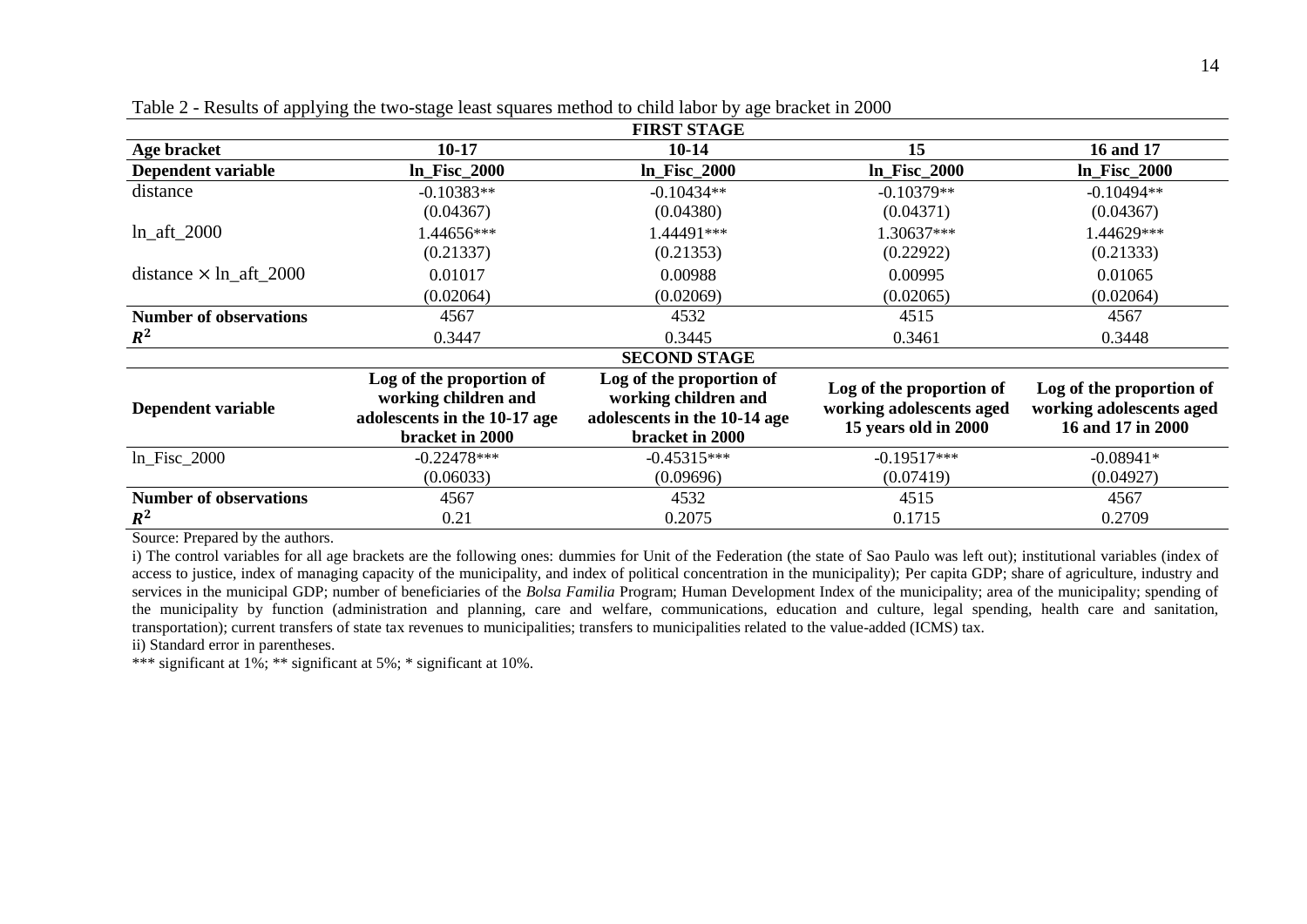Table 2 also shows the results for the second stage. The result for children and adolescents from 10 to 17 years old, which is shown in the second column of the table, reveals that a 1% increase in inspections reduced the number of working children and adolescents by 0.22% in 2000. This result is statistically significant at 1%. According to the Census, there were 3,935,495 working children and adolescents in this age range in 2000. Thus, this result indicates that a 1% increase in inspections would remove approximately 8,658 children and adolescents from work.

For the 10 - 14 years old group, shown in the third column of Table 2, a 1% increase in inspections reduced the number of working children and adolescents by 0.45%. Data from the 2000 Census show that there were 1,142,438 working children and adolescents in this age range in Brazil in that year. Thus, a 1% increase in inspections suggests that approximately 5,140 children and adolescents would be removed from work.

For 15-year-old adolescents, the result for the second stage shown in the fourth column of Table 3 suggests that a 1% increase in inspections reduced the number of these adolescents by 0.19% in 2000. For this age group, the 2000 Census data show that there were 649,042 working adolescents in Brazil. So, a 1% increase in inspections indicates that 1,233 adolescents were removed from work.

Finally, for adolescents in the 16-17 age range, a 1% increase in inspections reduced the number of working adolescents in this age group by approximately 0.09%. According to Census data, there were 2,144,014 working adolescents in this age group in Brazil in 2000. Thus, a 1% increase in inspections results in the removal of approximately 1,929 adolescents aged 16 and 17 years old from irregular working conditions.

The results for the year 2000 show that the effect of inspections was higher in reducing child labor for the 10-14 age range. In addition, this effect decreases as the children and adolescents grow older.

It is to be expected that more inspections are carried out in municipalities that are more developed institutionally. However, this greater institutional development can also be an incentive for companies to comply with the law and thus use less child labor. To control for this effect, some indexes of the institutional development of municipalities were used, including an index of access to justice. It is expected that the higher this index, the more intense the inspections. Analyzing the first stage for all age brackets in 2000, it was observed that the signs are consistent with what was to be expected and is statistically significant at 1%. As for the second stage, it could be expected that the greater the access to justice, the less child labor. However, for the age groups where the signs is in line with what was to be expected, the coefficients are not statistically significant.

The economic status of municipalities can influence the number of companies operating in each city. It is to be expected that wealthier municipalities will have more companies operating as compared to less wealthy ones. The fact that more companies are operating in a municipality can lead to more inspections being carried out. To control for this effect, we used the share of each of the sectors of the economy in the GDP. However, results for the first stage are not in line with what would be expected.

Human development in a municipality can affect child labor. It is to be expected that the more a municipality is developed in this area, the less child labor. To control for this effect, we used the Human Development Index of the municipality. For the first two age ranges, the results are in line with what we expected, but in none of the cases the coefficients are statistically significant.

It is believed that child labor rates are lower in municipalities with more beneficiaries of the *Bolsa Familia* program. However, the coefficient only has a negative sign and is statistically significant for the last age range.

Some municipal expenditures, such as spending on education, culture, communications, judiciary costs, health care, among others, were also used as control variables. However, most of these variables were not statistically significant for any of the age ranges. Finally, dummies were used for the states and Federal District.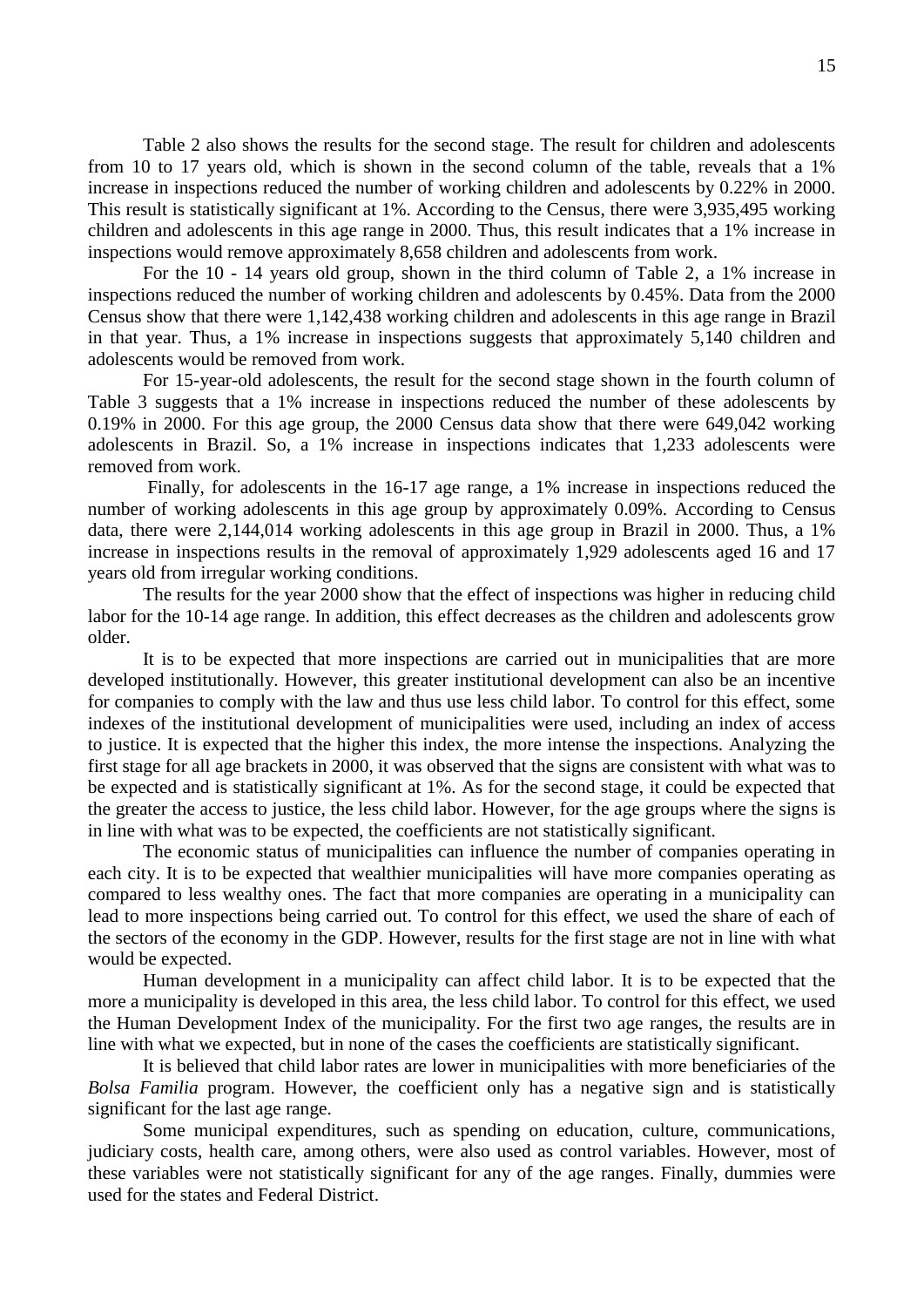Table 3 shows the results for 2010. For the first stage, the coefficient of the *distance* variable has a negative sign and is statistically significant at 1% in all the age range analyzed. The negative sign of the coefficient shows that the greater the distance between a municipality and the nearest Regional Labor Superintendence or Office, the lower the number of inspected companies in the municipality.

The coefficient of the variable  $ln$  aft 2010 has a positive sign and is also statistically significant at 1% in all the age ranges analyzed. The positive sign shows that the higher the number of inspectors in a state, the higher the number of inspected companies located in municipalities in the state. The coefficient of the variable distance  $\times ln$  aft 2010 has a positive sign and is statistically significant at 1% in all age groups.

Table 3 also presents the results for the second stage estimation in 2010. For children and adolescents in the 10-17 age range, the result shows that a 1% increase in inspections reduced the number of working children and adolescents in this age group by 0.26%, which means removing 8,856 children and adolescents from irregular working conditions.

For the 10-13 age range the coefficient shows that a 1% increase in inspections reduced the number of working children and adolescents by 0.66%. The 2010 Census indicated that there were 710,139 working children and adolescents in that age bracket and so 4,686 children and adolescents 10 to 13 years old were removed from irregular working conditions as a result of inspections.

The result for adolescents between 14 and 15 years old shows that a 1% increase in inspections reduced the number of working adolescents by 0.41%, representing a reduction of 3,642 adolescents from irregular working conditions in 2010.

For the 16-17 age bracket, a 1% increase in inspections reduced the number of working adolescents by 0.08% in 2010. However, this result is not statistically significant at a 10% level.

The results show that the effect of inspections on reducing child labor in 2010 is higher for younger children and adolescents (10-13 years old) and that their impact decreases as these children and adolescents grow older.

In summary, the results show that more inspections reduced child labor in all the age ranges that were analyzed in 2000 and 2010. All these results were statistically significant, except for adolescents from 16 to 17 years old in 2010.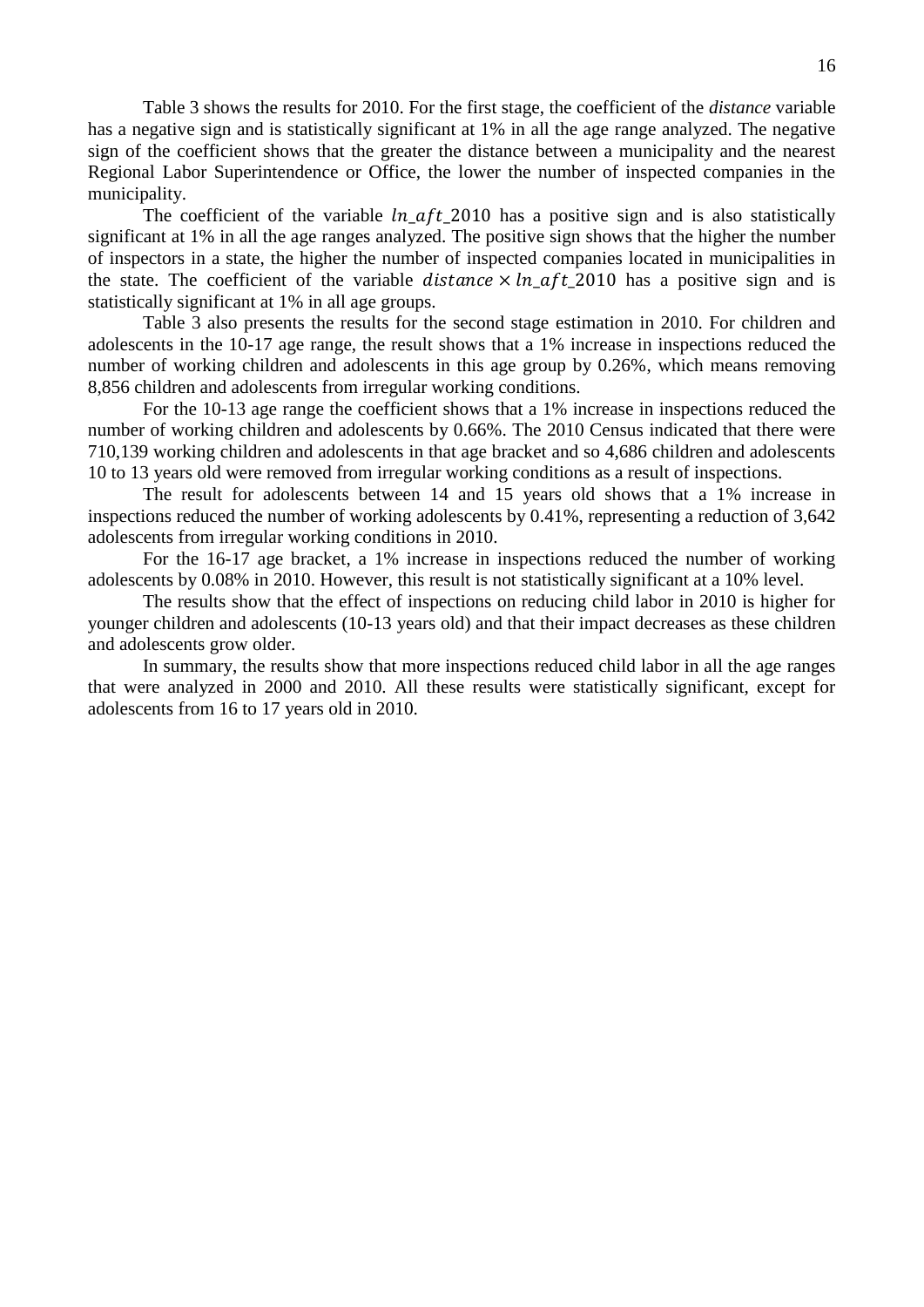| the control of the control of the                               |  |  |
|-----------------------------------------------------------------|--|--|
|                                                                 |  |  |
|                                                                 |  |  |
| the contract of the contract of the contract of the contract of |  |  |
|                                                                 |  |  |
|                                                                 |  |  |
|                                                                 |  |  |
|                                                                 |  |  |
|                                                                 |  |  |

| <b>FIRST STAGE</b>            |                                                                                                     |                                                                                                     |                                                                              |                                                                           |  |  |  |
|-------------------------------|-----------------------------------------------------------------------------------------------------|-----------------------------------------------------------------------------------------------------|------------------------------------------------------------------------------|---------------------------------------------------------------------------|--|--|--|
| Age bracket                   | $10 - 17$                                                                                           | $10-13$                                                                                             | 14 and 15                                                                    | 16 and 17                                                                 |  |  |  |
| Dependent variable            | $ln_F$ Fisc_2010                                                                                    | $ln$ Fisc $2010$                                                                                    | $ln_F$ Fisc $_2$ 010                                                         | $ln_F$ isc_2010                                                           |  |  |  |
| distance                      | $-0.18165***$                                                                                       | $-0.17827***$                                                                                       | $-0.18218***$                                                                | $-0.181667***$                                                            |  |  |  |
|                               | (0.03777)                                                                                           | (0.03788)                                                                                           | (0.03782)                                                                    | (0.0377)                                                                  |  |  |  |
| $ln_aft_2010$                 | $0.46853***$                                                                                        | $0.47601***$                                                                                        | $0.46739***$                                                                 | $0.4685***$                                                               |  |  |  |
|                               | (0.12565)                                                                                           | (0.12503)                                                                                           | (0.12574)                                                                    | (0.12566)                                                                 |  |  |  |
| distance $\times$ ln_aft_2010 | $0.05815***$                                                                                        | 0.05696***                                                                                          | $0.05805***$                                                                 | $0.05816***$                                                              |  |  |  |
|                               | (0.01774)                                                                                           | (0.01777)                                                                                           | (0.01777)                                                                    | (0.01774)                                                                 |  |  |  |
| <b>Number of observations</b> | 4468                                                                                                | 4374                                                                                                | 4449                                                                         | 4467                                                                      |  |  |  |
| $R^2$                         | 0.2678                                                                                              | 0.272                                                                                               | 0.2679                                                                       | 0.2678                                                                    |  |  |  |
|                               |                                                                                                     | <b>SECOND STAGE</b>                                                                                 |                                                                              |                                                                           |  |  |  |
| Dependent variable            | Log of the proportion of<br>working children and<br>adolescents in the 10-17<br>age bracket in 2010 | Log of the proportion of<br>working children and<br>adolescents in the 10-13 age<br>bracket in 2010 | Log of the proportion<br>of working<br>adolescents aged 14<br>and 15 in 2010 | Log of the proportion of<br>working adolescents<br>aged 16 and 17 in 2010 |  |  |  |
| $ln$ Fisc $_2010$             | $-0.26121***$                                                                                       | $-0.6674***$                                                                                        | $-0.41483***$                                                                | $-0.08106$                                                                |  |  |  |
|                               | (0.0752)                                                                                            | (0.13689)                                                                                           | (0.09657)                                                                    | (0.0649)                                                                  |  |  |  |
| <b>Number of observations</b> | 4468                                                                                                | 4374                                                                                                | 4449                                                                         | 4467                                                                      |  |  |  |
| $R^2$                         | 0.2956                                                                                              | 0.1376                                                                                              | 0.1761                                                                       | 0.3721                                                                    |  |  |  |

Table 3 - Results of applying the two-stage least squares method to child labor by age bracket in 2010

Source: Prepared by the authors.

i) The control variables for all age brackets are the following ones: dummies for Unit of the Federation (the state of Sao Paulo was left out); institutional variables (index of access to justice, index of managing capacity of the municipality, and index of political concentration in the municipality); Per capita GDP; share of agriculture, industry and services in the municipal GDP; number of beneficiaries of the *Bolsa Familia* Program; Human Development Index of the municipality; area of the municipality; spending of the municipality by function (administration and planning, care and welfare, communications, education and culture, legal spending, health care and sanitation, transportation); current transfers of state tax revenues to municipalities; transfers to municipalities related to the value-added (ICMS) tax.

ii) Standard error in parentheses.

\*\*\* significant at  $1\%$ ; \*\* significant at  $5\%$ ; \* significant at  $10\%$ .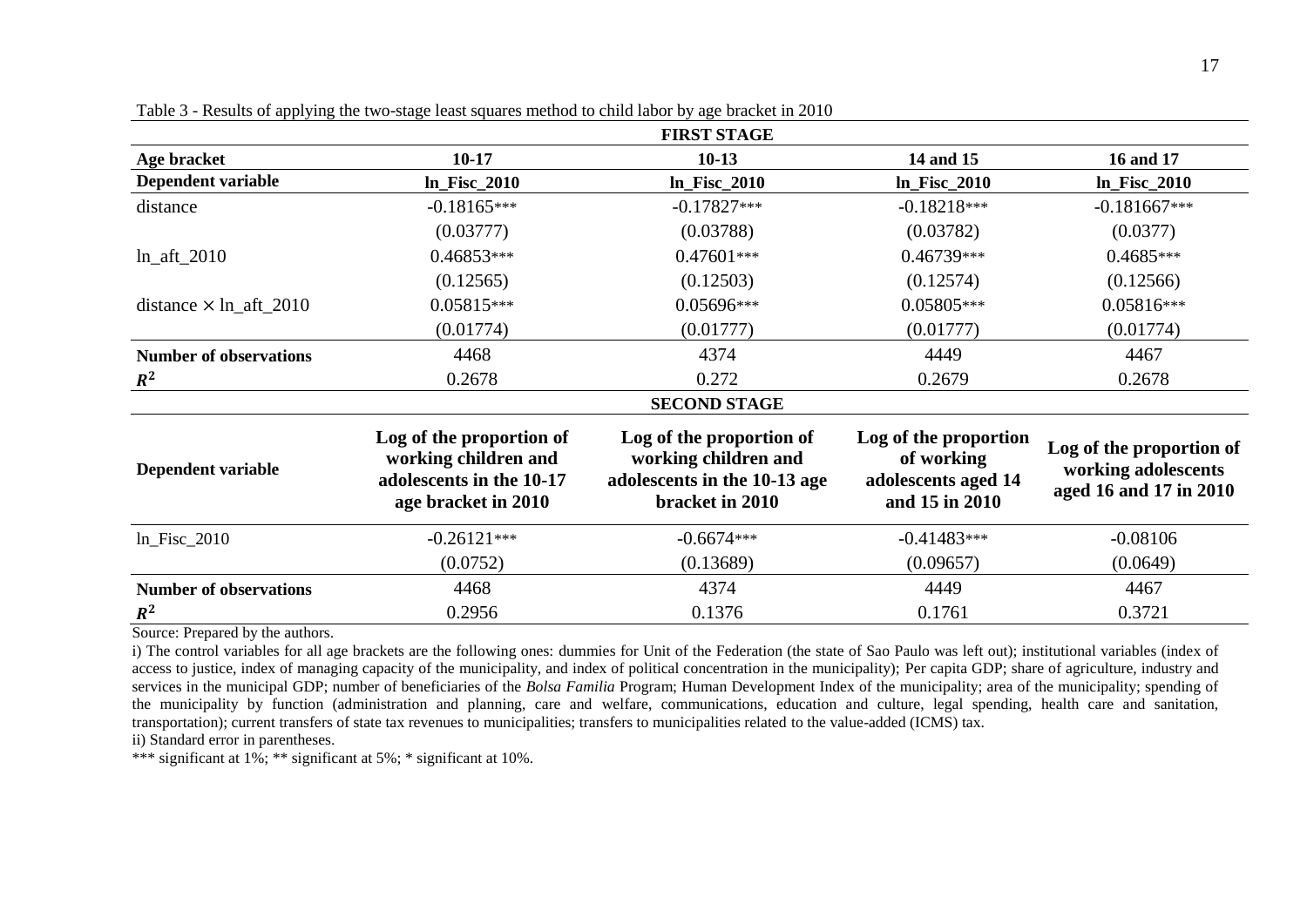#### **5. Conclusion**

The objective of this study was to analyze the impact of labor inspection in reducing child labor using data from population censuses of 2000 and 2010 by municipality. We ran the two-stage least squares method, using the distance between each municipality and the nearest Regional Labor Superintendences or Offices and the number of labor inspectors available in the state as instrumental variables. Analyses for both 2000 and 2010 showed that more inspections reduce child labor.

The analyses were carried out by age ranges. In the two years that were analyzed, it was seen that the effect of inspections was greater in the age range of younger children and adolescents and that this effect diminishes as these children grow older.

Thus, in 2000 it was found that a 1% increase in inspections decreased child labor among children and adolescents in the 10-14 age bracket by 0.45%, while reductions of 0.19% and of approximately 0.09% were observed among 15-year-old adolescents and adolescents aged from 16 to 17 years old, respectively. Analyzing the 10-17 age bracket, a 1% increase in inspections led to a decrease of 0.22% in child labor.

Based on these results, it was estimated that approximately 8,658 children and adolescents from 10 to 17 years old, 5,140 children and adolescents from 10 to 14 years old, 1,233 fifteen-yearold adolescents and 1,929 adolescents aged 16 and 17 were removed from work in 2000.

In relation to 2010, it was found that a 1% increase in inspections reduced the number of working children and adolescents in the 10-13, 14-15 and 16-17 age ranges by 0.66%, 0.41% and 0.08%, respectively. For the 10-17 age group, the reduction was 0.26%. These results were statistically significant at 1%, except for the 16-17 years old.

Based on these results, it was estimated that approximately 8,856 children and adolescents aged from 10 to 17 years old, 4,686 children and adolescents in the 10-13 age bracket and 3,642 adolescents aged from 14 to 15 years old were removed from work in 2010.

These results show that labor inspections are an important mechanism for fighting child labor. Therefore, intensifying them can be a good strategy to speed up reductions in child labor.

One of the limitations of this study was that it was not possible to obtain robust results by creating a Panel with data from the two years that were analyzed, namely, 2000 and 2010. This is so because there is no sufficient variability in the data that were used to define the instrumental variables. The distance between municipalities does not change over time and changes in the number of labor inspectors by state were not sufficient to capture any effect. We therefore hope that further research on the subject will be carried out and that a way to overcome this difficulty will be found.

#### **6. Bibliographic References**

ALMEIDA, R. CARNEIRO, P. Enforcement of labor regulation and firm size. **Journal of Comparative Economics**, Pittsburgh, v. 37, no. 1, pp. 28-89, 2009.

\_\_\_\_\_\_. Enforcement of Labor Regulation and Informality. **American Economic Journal: Applied Economics**, Nashville, v. 4, no. 3, pp. 64-89, 2012.

BARROS, R. P.; MENDONÇA, R. Trabalho infantil no Brasil: rumo à erradicação. **Sinais Sociais**, Rio de Janeiro, v. 5, no. 17, pp. 142-173, 2011.

BRASIL. Decree No. 1,313 of January 17, 1891. Available at: < [http://www2.camara.leg.br/legin/fed/decret/1824-1899/decreto-1313-17-janeiro-1891-498588](http://www2.camara.leg.br/legin/fed/decret/1824-1899/decreto-1313-17-janeiro-1891-498588-publicacaooriginal-1-pe.html) [publicacaooriginal-1-pe.html>](http://www2.camara.leg.br/legin/fed/decret/1824-1899/decreto-1313-17-janeiro-1891-498588-publicacaooriginal-1-pe.html). Accessed on: December 30, 2014.